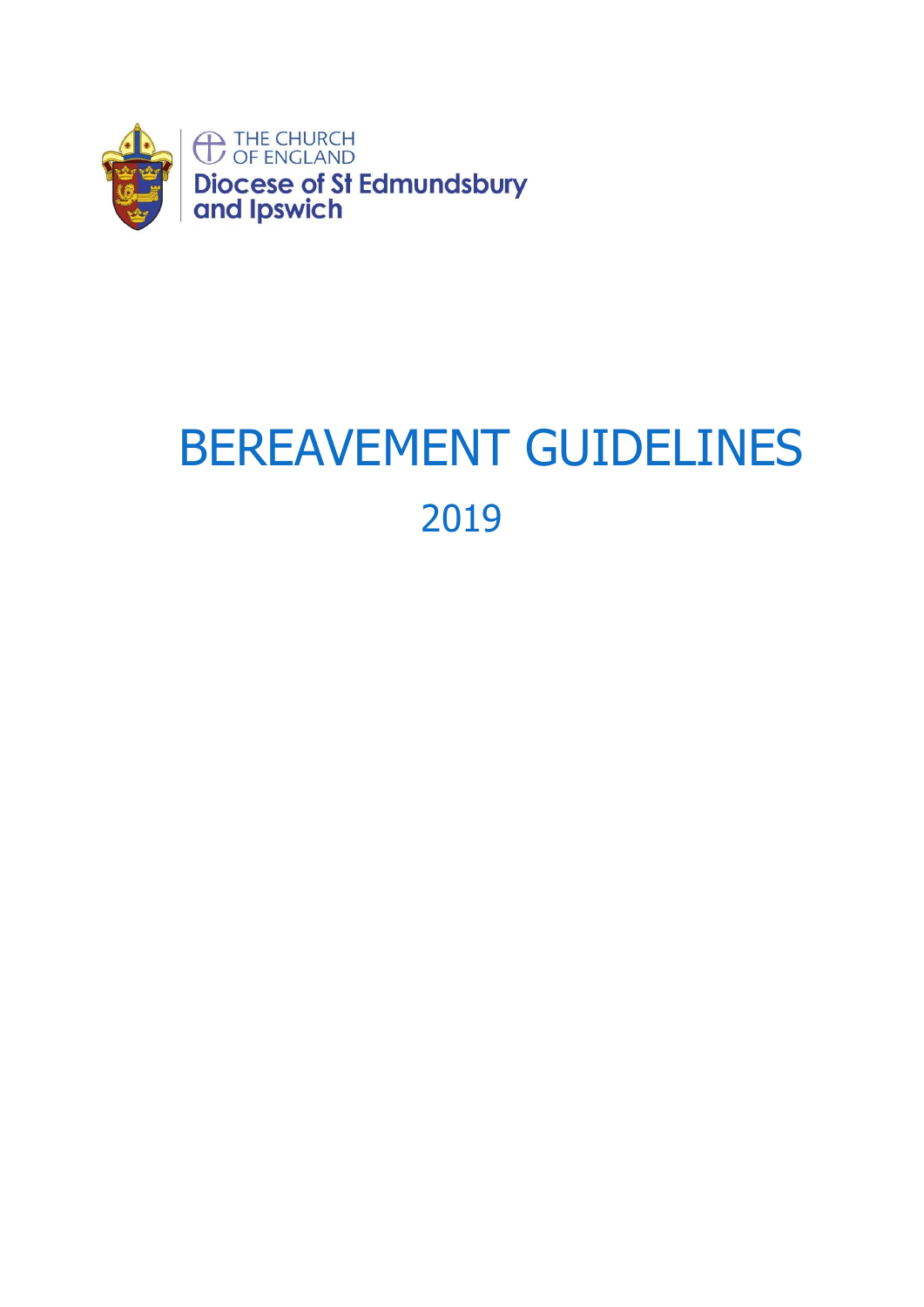## **Contents**

## **Page:**

- **– Introduction**
- **- Rationale**
- **– Objectives**
- **- Suicide**
- **– The roles of the leadership**
- **– Things to consider in the days following the news of the death**
- **- Outline procedures**
- **- Guidelines for breaking the news about a death to staff and governors**
- **- Guidelines for breaking news of the death to the pupils**
- **– Family Bereavement**
- **- Death of child or member of staff**
- **- Terminally ill pupils/staff**
- **- Return to school**
- **- Talking to a bereaved pupil**
- **– Do's and Don'ts**
- **– General advice**
- **– Guidance flowcharts**
- **- Appendix 1 - Ways of remembering**
- **- Appendix 2 - Suggested templates for letter to parents**
- **- Appendix 3 - Developmental cognitive stages of mourning**
- **- Appendix 4 - Useful websites and resources**
- **- Appendix 5 - Books available in the Diocesan Bereavement Pack**
- **- Appendix 6 - Books available in school**

With grateful thanks to the diocese of Southwark whose detailed bereavement resources underpin these guidelines and to Chris Lawson for the idea and her contribution.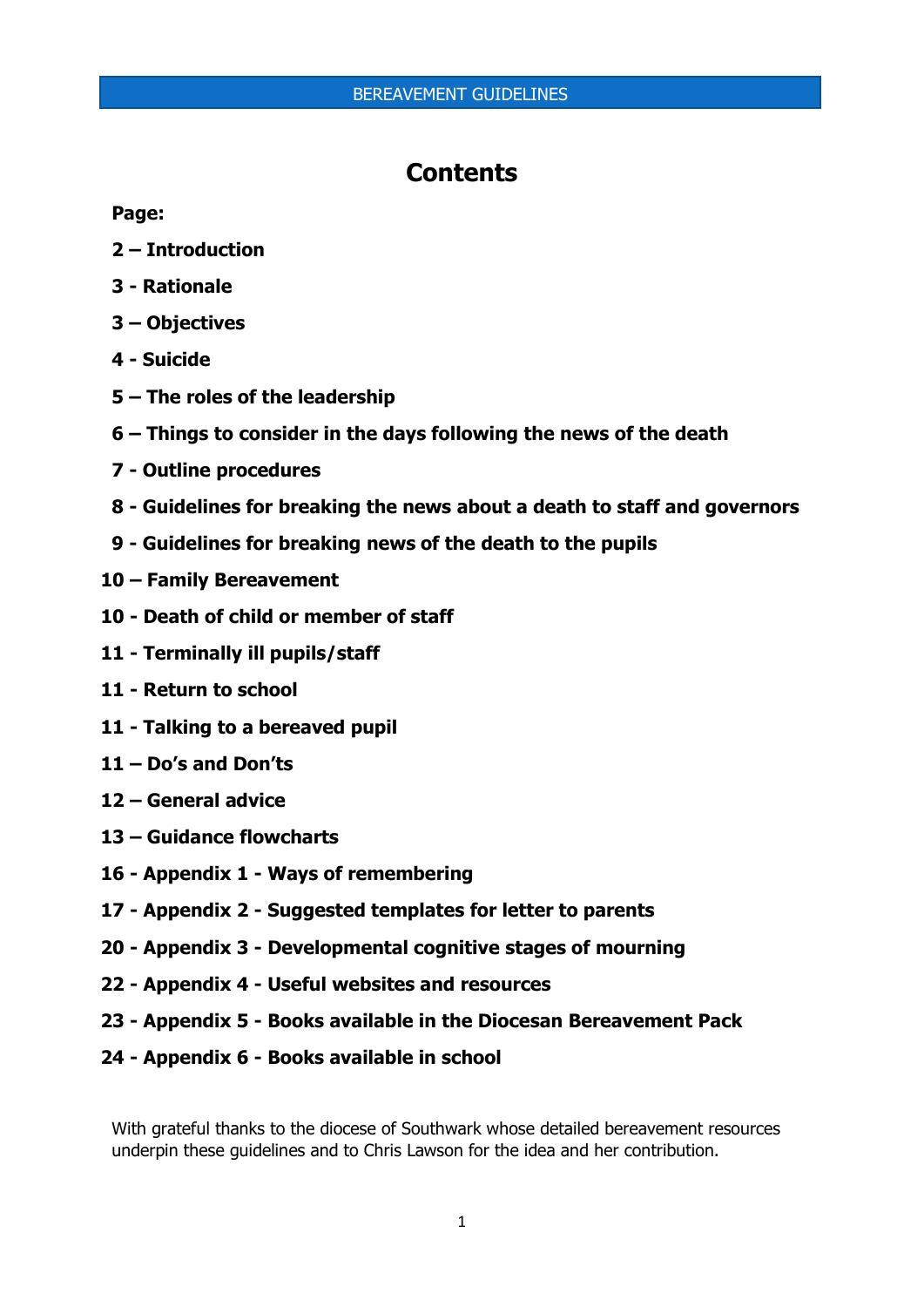## **Foreword**

The death of any member of a school community is a tragedy. Whether expected or sudden, such an event can rock the foundations of all those connected to the school. It is almost inevitable that a school will experience this sorrow at some point. Handling such a tragedy requires great sensitivity, strong leadership and community cohesion.

Death is something we humans often struggle to think and talk about, so many schools might find themselves ill prepared. This set of Guidelines is a document that seeks to support the school community in this moment of crisis. When shock and sorrow overwhelm us it is good to have a clear pathway to deal with practicalities and help us to make difficult decisions.

*' Jesus said to her, "I am the resurrection and the life. The one who believes in me will live, even though they die; <sup>26</sup>and whoever lives by believing in me will never die." '*

The Ven Dr David Jenkins September 2019

## **Introduction**

**In the diocese of St Edmundsbury and Ipswich there are eighty seven church schools with fifteen thousand pupils. All these schools are inclusive and caring and uphold a strongly Christian ethos.** 

**Part of the duty of care towards every individual in their community is to be ready to offer support in difficult times. One of those times is a bereavement – sudden or expected – which demands that the whole community draws on their faith and fellowship to support those in need. This document aims to offer clear suggestions for coping in the event of a death in your school community.**

When Jesus saw her weeping, and the Jews who had come along with her also weeping, he was deeply moved in spirit and troubled. "Where have you laid him?" he asked. "Come and see, Lord," they replied. Jesus wept. Then the Jews said, "See how he loved him!" **John 11 vv 33-36.**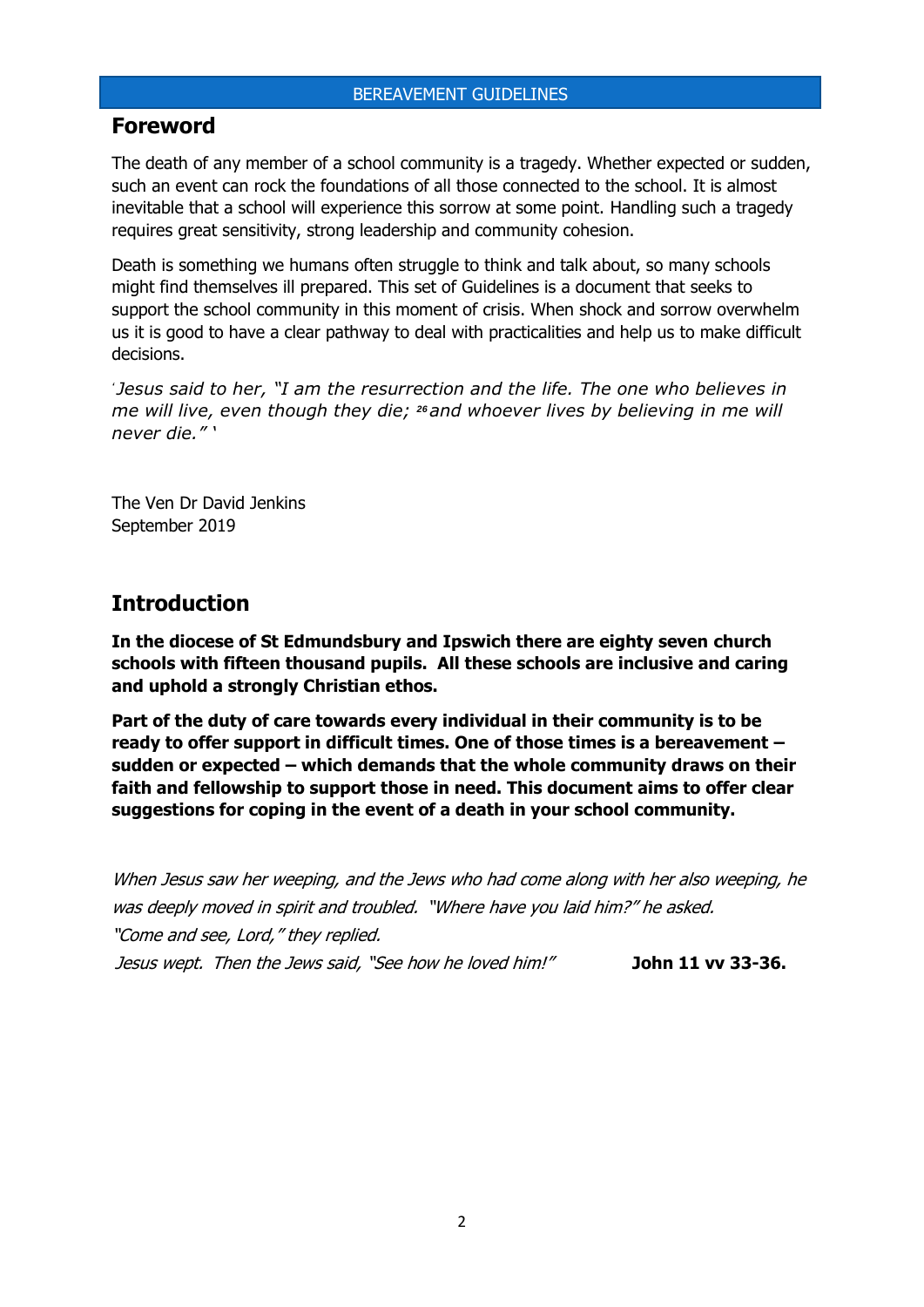## **Bereavement Guidelines**

Death is something that most people choose not to think about, so when faced with it schools may find themselves ill prepared. It is important that the school is seen as a safe haven where all members can find support, care and security. A death in the school community and the way that the school responds for its members in the light of this is a real test of its Christian distinctiveness, which should be at the heart of the school and therefore a context in which to cope.

## **Rationale**:

Every 22 minutes in the UK a parent of dependent children dies, leaving about 41,000 bereaved children each year. Many more are bereaved of a grandparent, sibling, friend or other significant person, and, sadly, around 12,000 children die in the UK each year.

Within our school community there will almost always be some recently bereaved children who are struggling with their own situation  $-$  or sometimes the entire school community is impacted by the death of a member of staff or a pupil. We would hope not to encounter such circumstances, but the statistical inevitability of such an occurrence implies the necessity of having Bereavement Guidelines in place in order that we might be proactive, rather than reactive, when responding to these sensitive situations. Empathic understanding in the familiar and secure surroundings of school may be all the bereavement support some children – or staff – require, though referral to more specialist support should be a consideration where the impact of grief is more complex. Additional information and resources can be accessed at:

[www.childbereavement.org.uk](http://www.childbereavement.org.uk/)

<http://www.childhoodbereavementnetwork.org.uk/>

<https://www.winstonswish.org/>

[https://childbereavementuk.org/places/united-kingdom/suffolk/bury-st](https://childbereavementuk.org/places/united-kingdom/suffolk/bury-st-edmunds/bereavement-specific/nickys-way/)[edmunds/bereavement-specific/nickys-way/](https://childbereavementuk.org/places/united-kingdom/suffolk/bury-st-edmunds/bereavement-specific/nickys-way/) (Nicky's Way - West Suffolk only)

## **Objectives:**

The core intentions of the guidelines are:

- To support pupils and/or staff before, during, and after bereavement in an inclusive spirit that recognises everyone's value to God.
- To enhance effective communication and clarify the pathway of support between school, family and community.
- To identify key staff within school, LA, MAT and the Diocese and clarify the pathway of support.
- The Children Act 1989 aimed to ensure that the welfare of the child was paramount, working in partnership with parents to protect the child from harm. All intentions of this policy endorse that aim as we endeavour to counter any adverse effects of bereavement and maintain pupils' emotional well-being.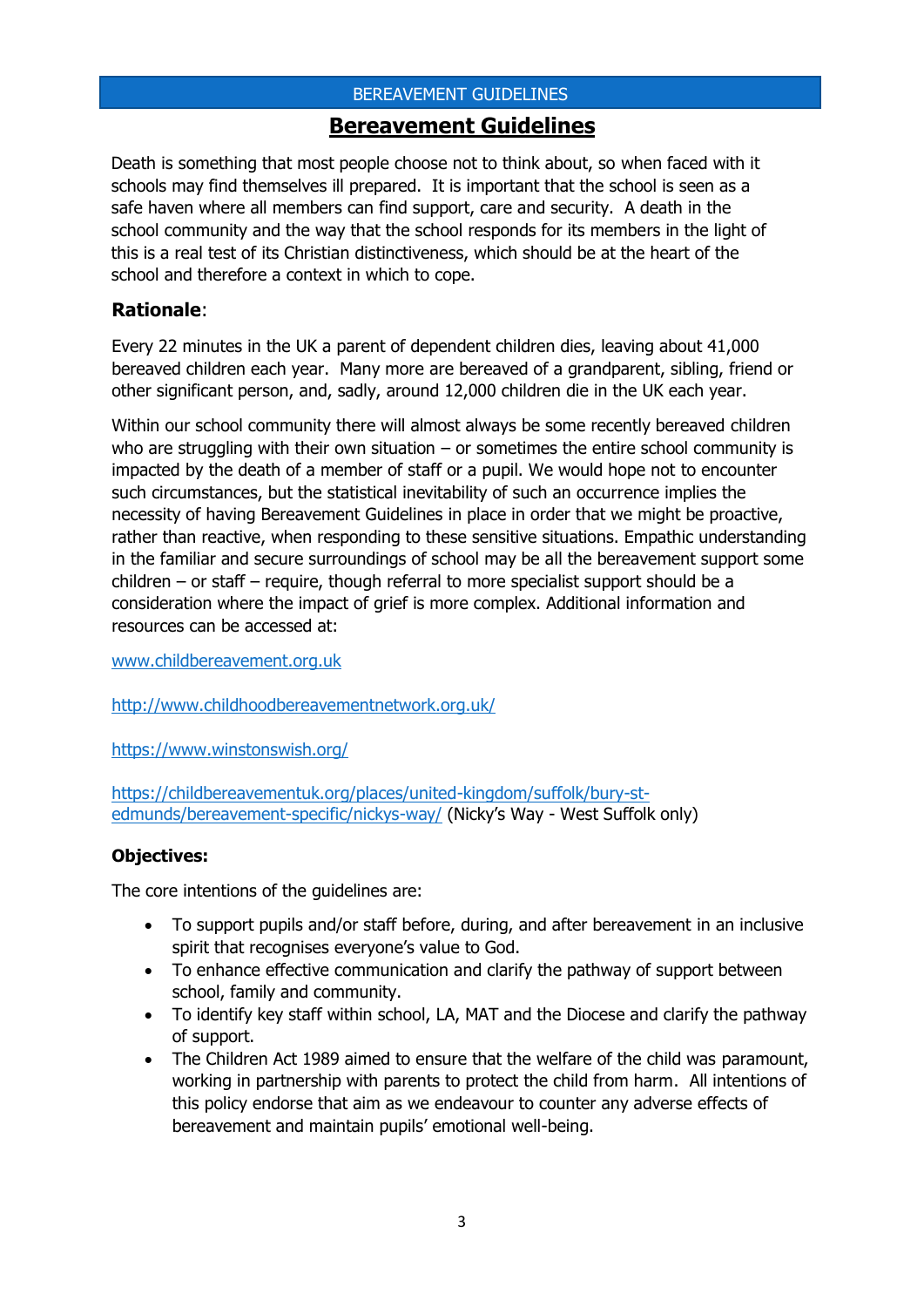#### **Suicide**

The death of a member of the school community is a challenging issue to support – and where that is death by their own hand it is an even more delicate situation to get right.

We would always advise in the case of suicide that professional advice from one of the recognised sources listed above is sought. We also advise that, as always, the bereaved adults' views are paramount – and sensitive communication is central to all that happens. There may be many extra challenges over confidentiality, relaying of facts, which content is suitable for which audience and the giving of support. Each case will be different and must be handled very carefully by all school leaders but always under the direction of the Headteacher.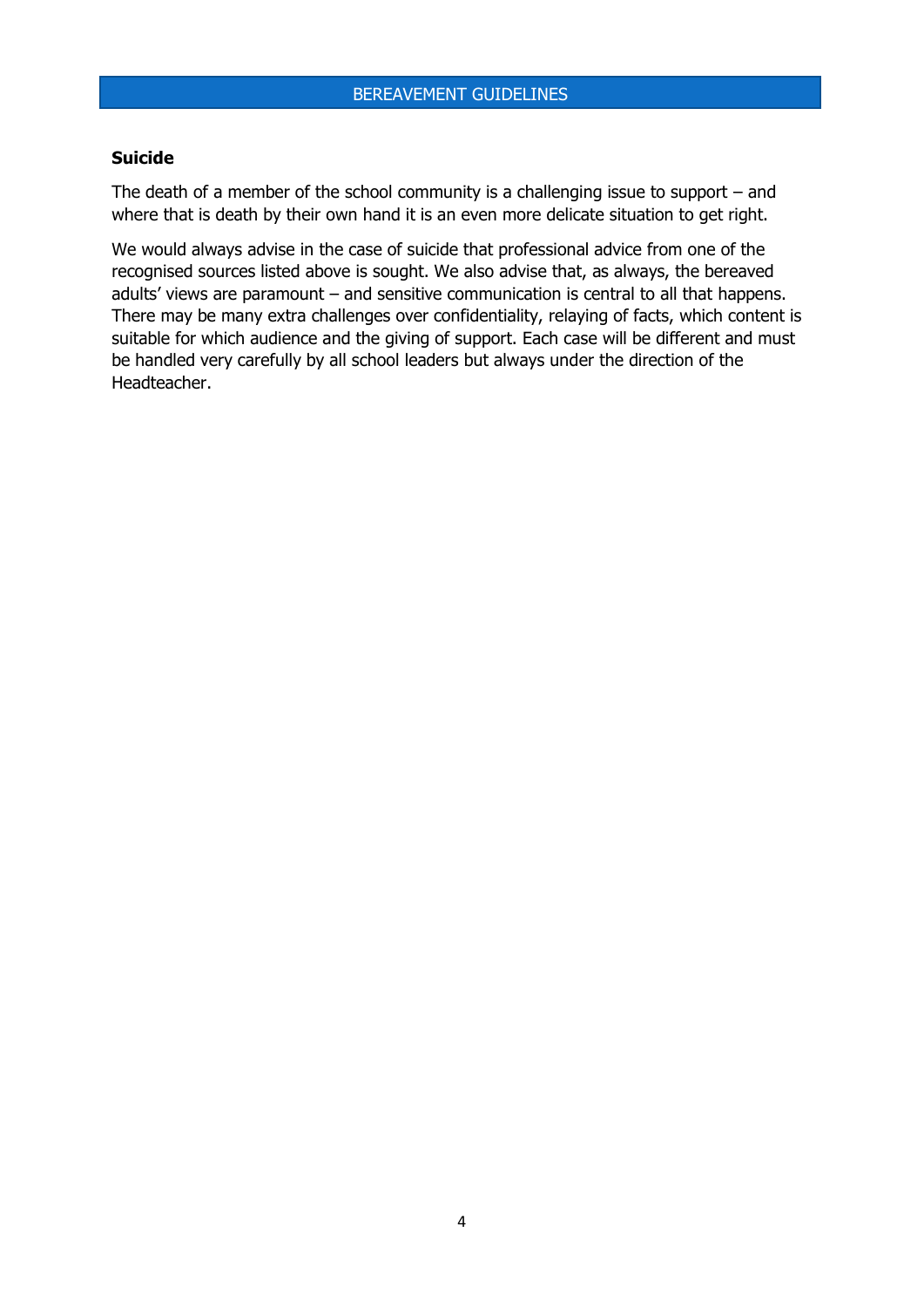"The Lord has sent me to comfort all who mourn." **Isaiah 61:1-2**

# **The Roles of the Leadership**

## **The role of the governing body**

- To approve the guidelines and ensure their implementation, to be reviewed regularly.
- To engage with and support the school and particularly the Headteacher in appropriate, and mutually agreed, ways.

## **The role of the Headteacher**

- To ensure that staff feel ready to cope with a death in their community.
- To empower everyone by encouraging staff in each class to read an appropriate book about bereavement with their class at the start of the year (primary only). Should there be a death that year the class has a comforting and familiar resource to draw on. To prepare with secondary students by opening discussion and reflection on death and bereavement as appropriate.
- To be first point of contact for family/child/staff member concerned.
- To keep the governing body fully informed.
- To liaise with the church as appropriate through the incumbent, key lay leaders or foundation governors.
- To keep the school community fully informed.
- To coordinate support throughout the community.
- To monitor progress and liaise with external agencies.
- To respond to media enquiries.
- To have concern for the wellbeing of all those affected whether staff, governors, pupils or other stakeholders.
- To oversee in the long-term the continued wellbeing of all concerned.

## **The role of the LA /MAT / Diocese**

- To offer relevant support and advice to the Headteacher.
- To consult on referral pathways and identification of complex grief.
- To signpost/provide resources for support (e.g. counsellors as appropriate, bereavement box etc.)

## **The role of staff**

- To have emotional awareness of both pupils and staff.
- To prepare their class/tutor group by reading an appropriate book on the theme of bereavement at the start of the school year.
- To offer appropriate support under the guidance of the Headteacher.
- To have bereavement support training and cascade learning to other staff as required.
- To deal sensitively and confidentially with all aspects of the grief journey in the community.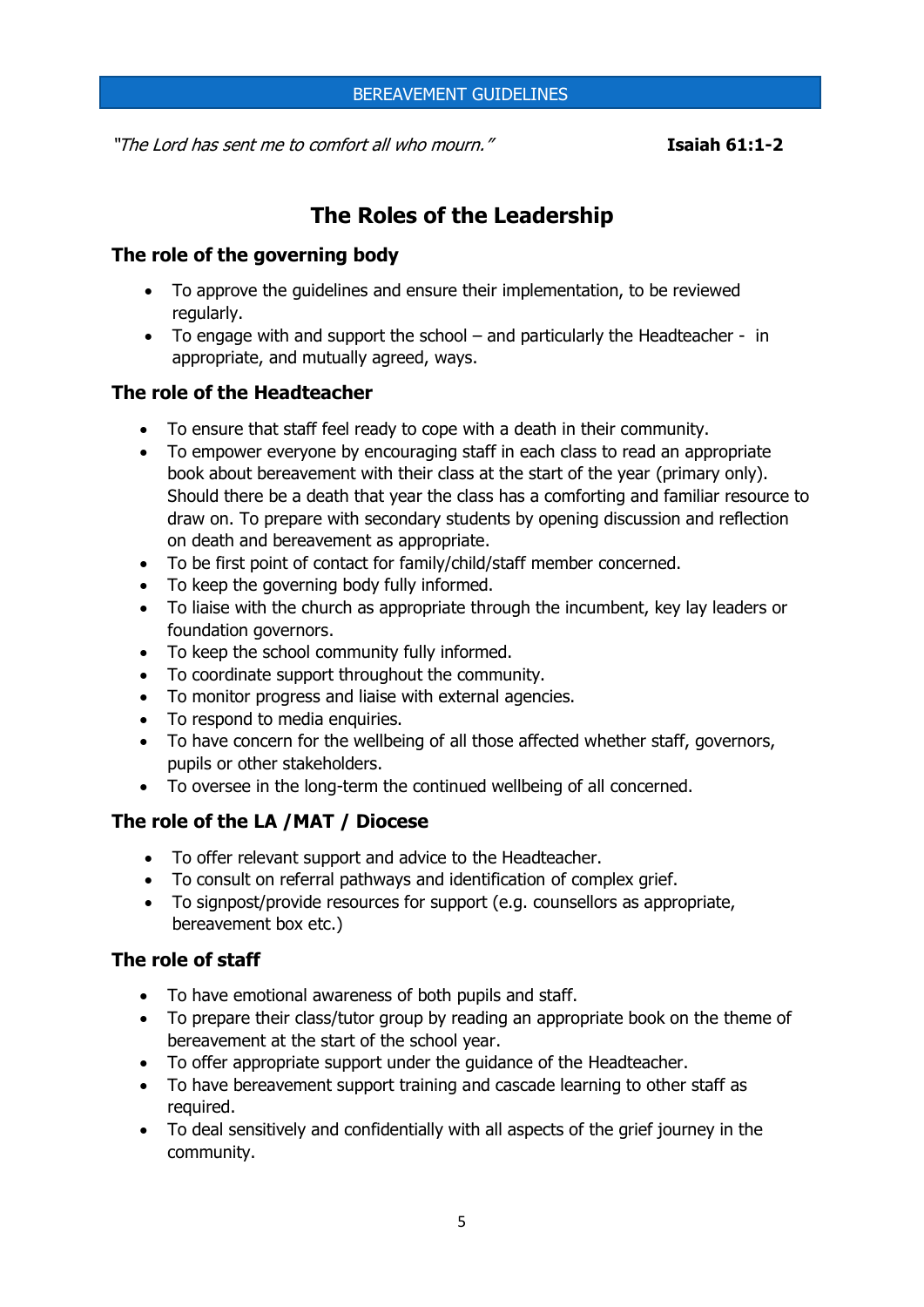# **Things to Consider in the Days following the News of the Death**

**Within the Church school it is important to deal sensitively with those who have a strong religious tradition and those who have very little. The needs of the school and the community must be handled with considerable sensitivity and tact.** 

#### **The way forward:**

- Ensure that all parties i.e. school and clergy/church are working together to help support the family and those who grieve.
- Consult the incumbent or local clergy to consider how the church, clergy and shared rituals can support the school/ family in coming to terms with loss.
	- o The clergy are trained to try and understand the feelings that bereaved people experience. Ask what advice and support they can give.
	- $\circ$  Faith can provide spiritual quidance. There are usually services for all ages and at a time of sadness many find a warm, loving Church community a great strength in recovering from the death of a loved one. In the congregation there will be others who are bereaved, quietly supporting and helping one another.
	- $\circ$  There may be a pastoral care group in the parish with people who have also experienced bereavement – people who can support children and families.
- Identify an allocated quiet place where children, young people and staff can go if necessary. It is preferable for there to be minimum disruption to the timetable, but some flexibility may be required.
- Try to engender an awareness of when people need help and support, particularly those who worked closely with the person who has died and School Administrative Officers/ other administrative staff who are taking telephone calls, dealing with parents, etc.
- Ensure that nominated staff with responsibilities for supporting staff and children are available to do so. It may be necessary temporarily to provide staff cover for their normal activities.
- Through the nominated staff member responsible for liaising with the bereaved family, ascertain their wishes about the school's involvement in the funeral, if any.
- Consider practical issues such as:
	- o Putting an obituary in the paper, sending flowers to the home or to the funeral.
	- o Arranging a collection, etc.
	- o Who will attend the funeral?
	- o Cover for any staff that may be going to the funeral.
	- o Transport to and from the funeral.
	- o Informing the parents of those pupils who will be involved.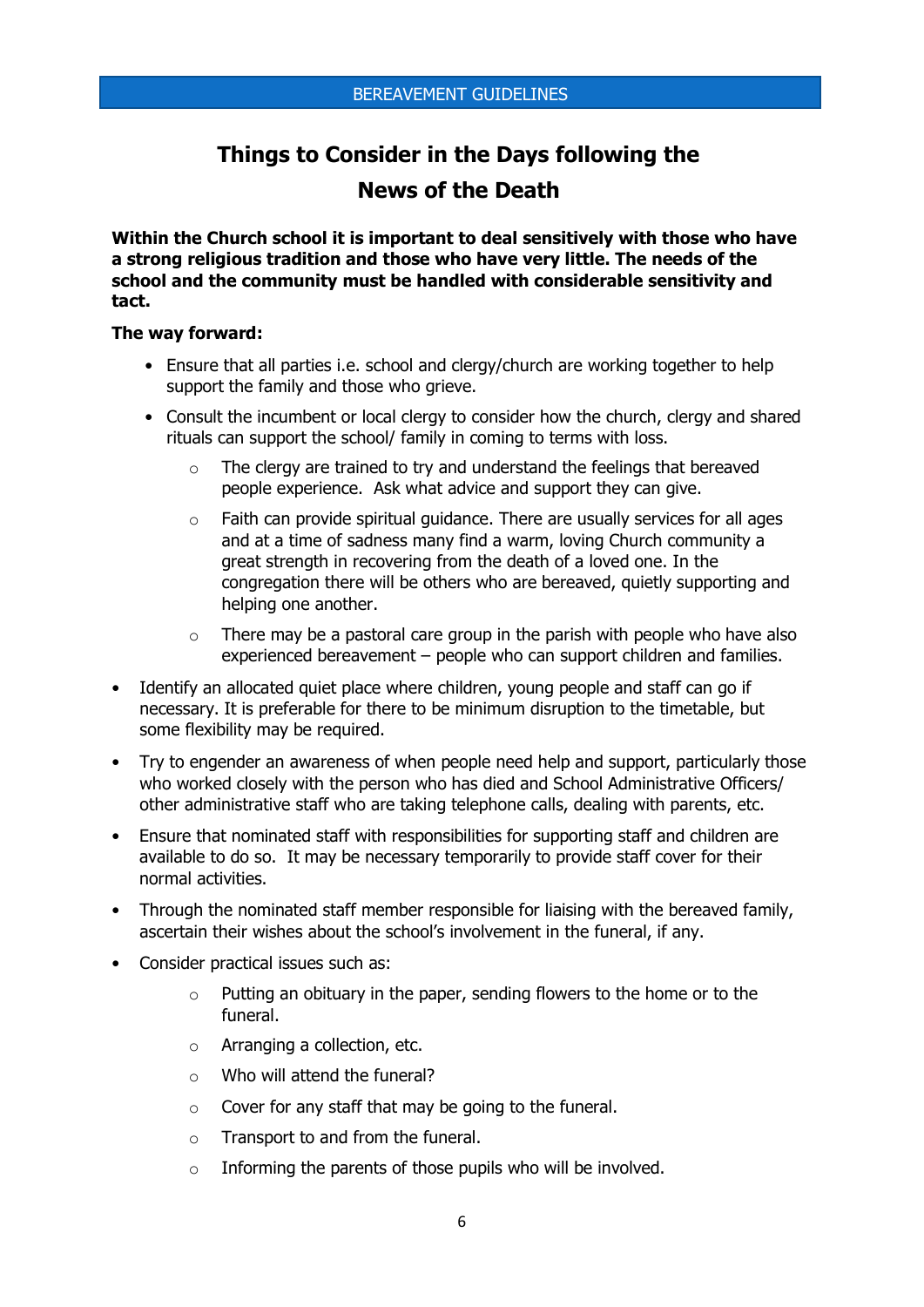## **Outline Procedures**

**1. Contact with the deceased's family should be established by the Headteacher and their wishes respected in communicating with others. Factual information is essential to avoid rumour and confusion, whilst being sensitive to cultural and religious considerations.** 

**2. Staff should be informed before pupils and be prepared (through prior training) to share information in age-appropriate ways, as agreed for each individual circumstance. ( See 'Breaking the News' below)**

**3. Pupils who are affected should be informed, preferably in small groups, by someone known to them. (See 'Breaking the news' below)**

**4. A letter to all school families affected should be composed at the earliest opportunity and a decision made as to how it should be distributed and to whom. (See Appendix 2 for templates below)**

**5. The school should be aware that the school timetable may need a degree of flexibility to accommodate the needs and wellbeing of children affected by the situation. However, minimal disruption to the timetable also offers a sense of security and familiarity.**

**6. Staff affected by the death will be offered ongoing support as appropriate.** 

**7. In consultation with the bereaved family, arrangements for funeral attendance may be clarified, with attention paid to the needs of those remaining in school.**

**8. Where necessary a press statement should be prepared by the Headteacher with guidance from the diocese, local authority or MAT.**

**9. School should be aware that the impact of bereavement follows a child throughout their school life, so information should be recorded and shared with relevant people, particularly at transition points.**

**The following procedures take into account differing situations which may occur and each school may wish to tailor them to their needs.**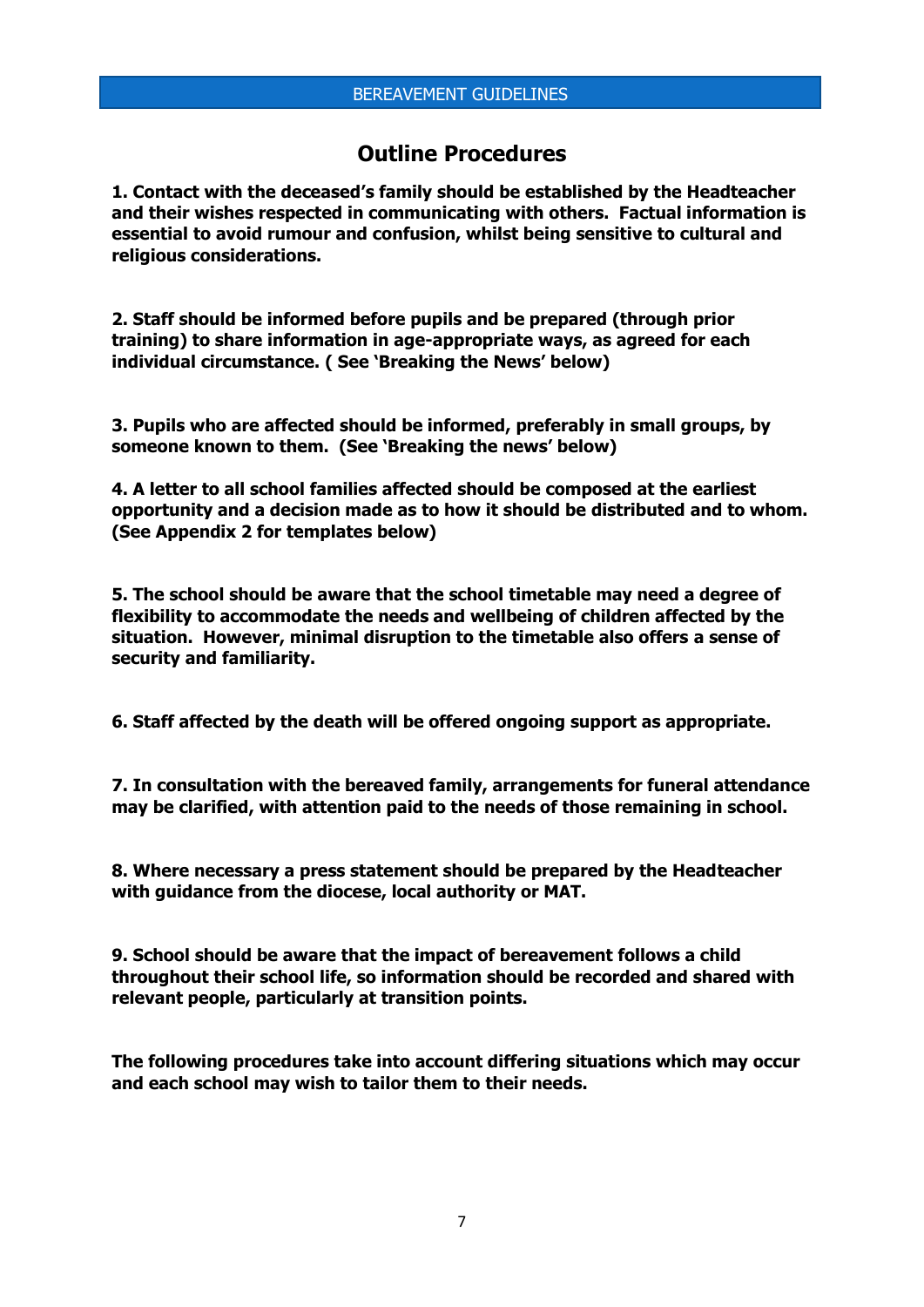# **Guidelines for Breaking the News about a Death to Staff and Governors**

## **Use the suggested pathways in the diagrams below.**

- Arrange a staff meeting, which should take place as soon as possible.
- Inform the Chair of Governors as soon as possible and ask them to inform the governing body.
- Discuss this with the clergy and invite them to be present when the news is broken.
- Choose a prayer to say together (see Appendix 4 for useful resources below).
- Impart only factual information. Never make assumptions or repeat what has been said by rumour.
- Give news sensitively and empathetically, being aware that people may react in different ways.
- Be aware of the relationships staff may have had with the person who has died.
- Ensure that there is someone responsible for telling people who are unable to attend the staff meeting such as part-time staff, peripatetic staff and lunch time supervisors. Consider the best way of imparting the information to those absent, for example by making a home visit, by telephone, text or email, etc.
- Identify individual members of staff who feel able to:
	- $\circ$  support other members of staff;
	- o support groups of pupils.
- The most appropriate person to support the pupils should be well known to them and trusted.
- Identify an appropriate member of staff who will take phone calls and/or direct them as appropriate. Try to establish a "protected" telephone line to ensure free flow of accurate information.
- Identify a member of staff who will provide a letter for parents (see Appendix 2 for examples of letter templates below) which should be sent the same day.
- Arrange a staff meeting at the end of the day to ensure staff are coping with the situation.
- Identify any unresolved problems or ongoing issues.
- Ensure that those staff who live alone have contact numbers of friends in case of need.
- Identify and signpost sources of advice and support to access for help in coming to terms with the bereavement.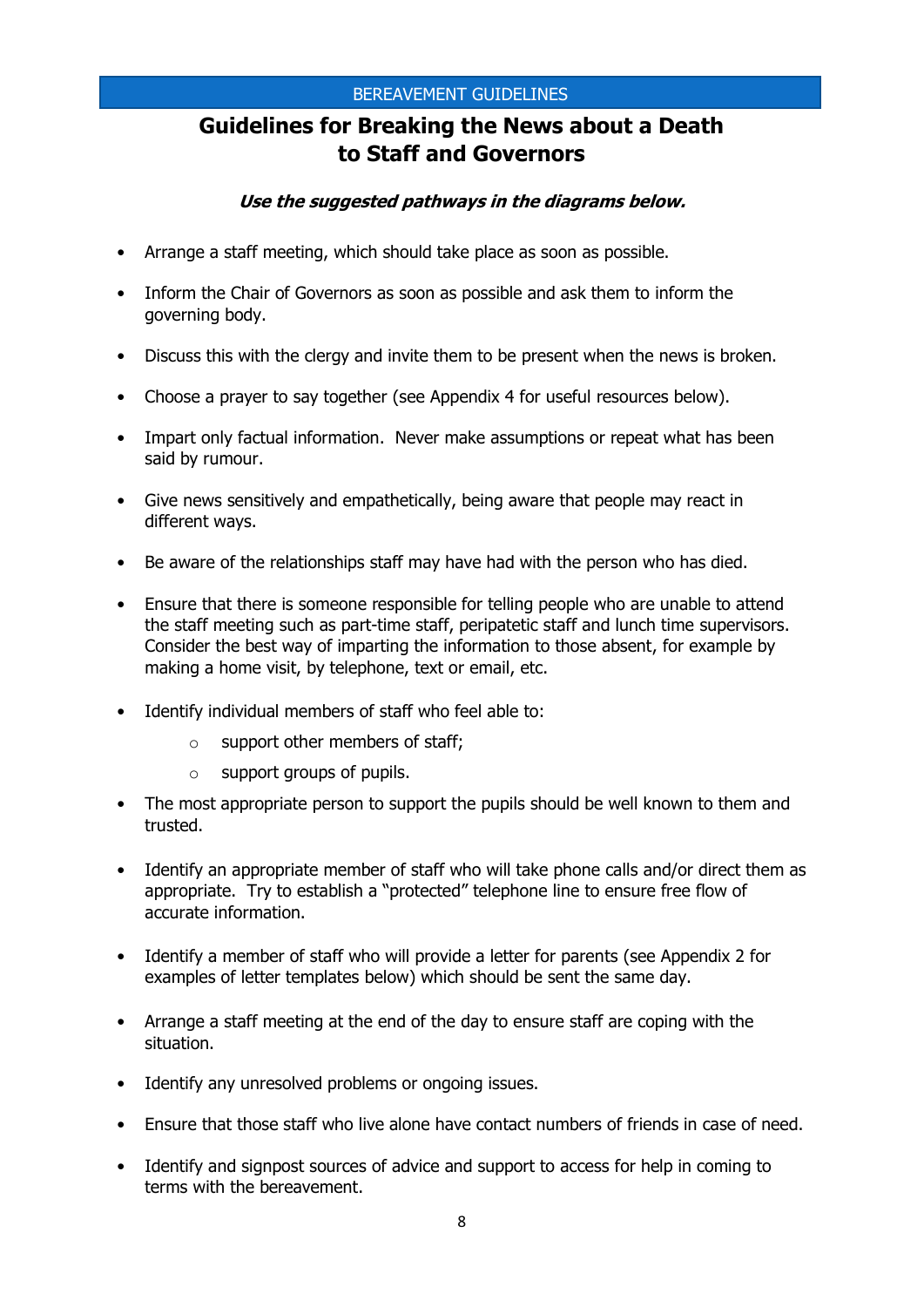## **Guidelines for Breaking News of the Death to the Pupils**

## **Use the suggested pathways in the diagrams below.**

- Inform the pupils as soon as possible about the death.
- Discuss this with the clergy and invite them to be present when the news is broken.
- Where possible, the pupils should be informed in small groups i.e. class or tutor groups.
- Identify those pupils who had a long term and/or close relationship with the person who has died, so they can be told separately.
- If appropriate, a special assembly could be held at a later time in the day or the following day to remember the person who has died.
- Those pupils who have had more involvement with the person who has died should be given the opportunity to share their feelings and experiences either within the group or in a one-to-one situation.
- Allow the pupils to verbalise their feelings.
- Allow the pupils to ask questions and answer them honestly and factually in terms that they will understand.
- Allow the pupils to discuss the situation and share their experiences of death.
- Be honest about your own feelings and talk about your relationship with the person.
- Avoid using euphemisms.
- Ensure the pupils understand that the death is nothing to do with anything they have said or done. It is in **no** way their fault.
- Reassure them that not all people who are ill or have had an accident will die and that many people get better.
- Conclude the discussion with a prayer or special poem to remember the person who has died and their family.
- Put an appropriate time limit on the discussion. It is preferable to resume normal school activities as soon as possible, thus ensuring minimal disruption within the school.
- Be available for any pupil who needs additional help and support.

"Jesus says, 'Set your troubled heart at rest, trust in God always, trust also in me. There are many dwelling places in my Father's home, if it were not so I would have told you.'" John 14:1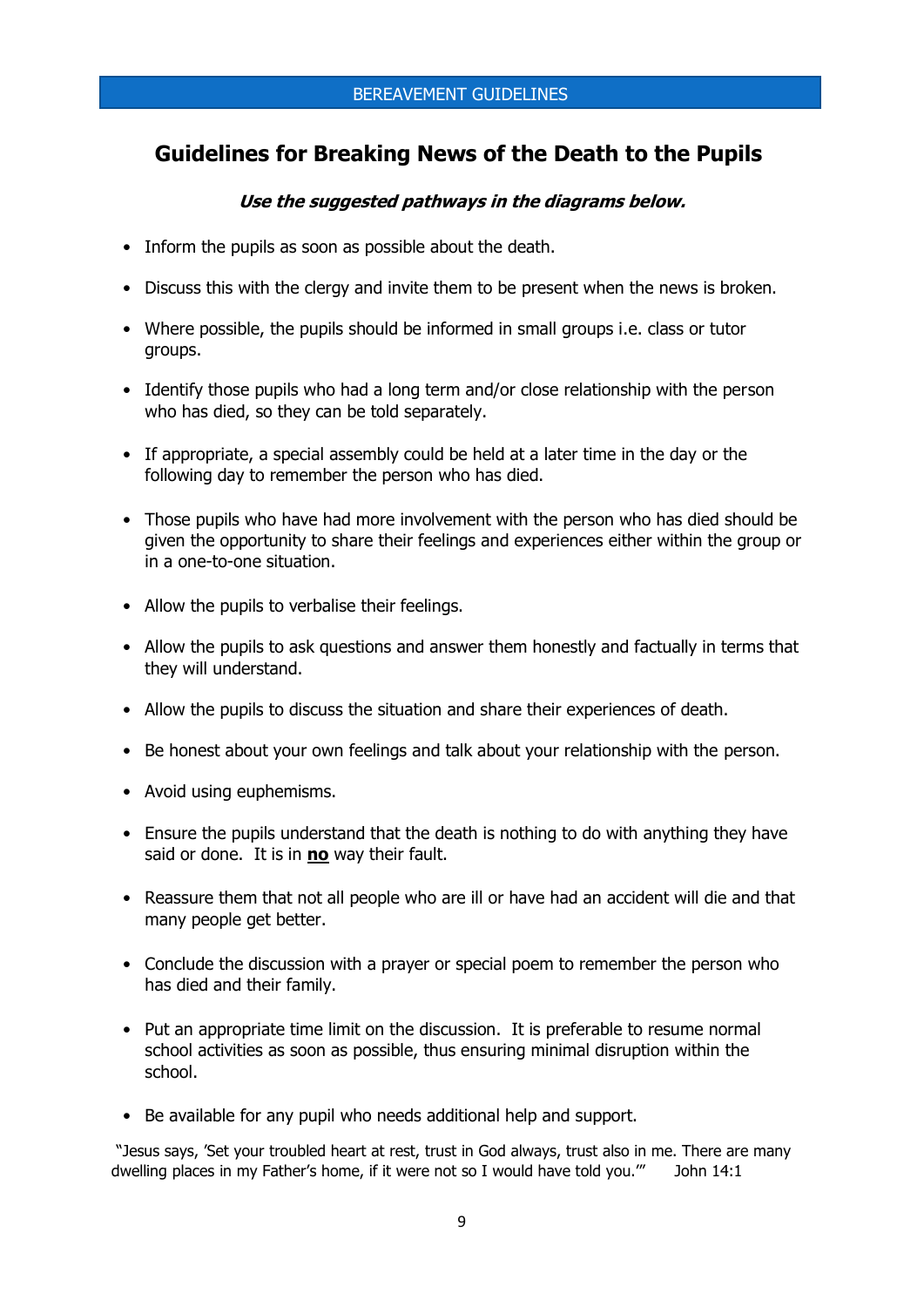## **Family Bereavement:**

When the school is informed of bereavement or loss the following actions should be considered:

- The family should be contacted and offered appropriate support. (See Appendix 4 for addresses and relevant telephone helplines.)
- The family should be asked how much and what the child already knows and how they have been involved.
- It should be explained to the family how the school can be involved to support the child and family.
- The importance of working together and liaison will be explained both parties assessing any changes in behaviour. (Eating and sleeping patterns may change or behaviour in school may deteriorate or the child becomes withdrawn.)
- Involve outside agencies as appropriate e.g. the school nurse, Educational Psychology Service, Nicky's Way.
- For a member of staff experiencing close family bereavement, absence will be arranged for attendance at a funeral and appropriate time off in line with the Absence Management Policy. Additional time may be given through sick leave as appropriate.

## **How to support in a specific situation**

## **Death of a child or member of staff**:

When the school is informed of the death of a child or member of staff, the following action should be considered;

- Discussion should take place with the family and their wishes taken into account before decisions are taken on how and what to tell the children in school.
- Telling the community: The guideline diagrams below show how to inform all relevant stakeholders.
- Counselling should be available if necessary, e.g. in cases of sudden or violent death (outside agencies should be involved with this e.g. Educational Psychology Service).
- Staff may be released to attend a funeral or memorial service should it be appropriate and they wish to do so. At all times such decisions are the remit of the headteacher.
- Staff and children should be supported throughout the grieving period; anyone displaying signs of stress should be offered appropriate support. Pupils and staff may express a wish to attend, or take part in the service, but they should only do so with the prior agreement of the deceased's family, relatives or next of kin, as well as the agreement of their own parents/carers.
- The class most affected might like to write down their thoughts and feelings; these could then be given to the bereaved family to assist in the planning of the service.
- After the service, staff and pupils should be encouraged to meet and express their thoughts and feelings as such services are important in the grieving process. It is advised that adults attending the service do not immediately return to school as the impact of returning to a busy workplace can be overwhelming.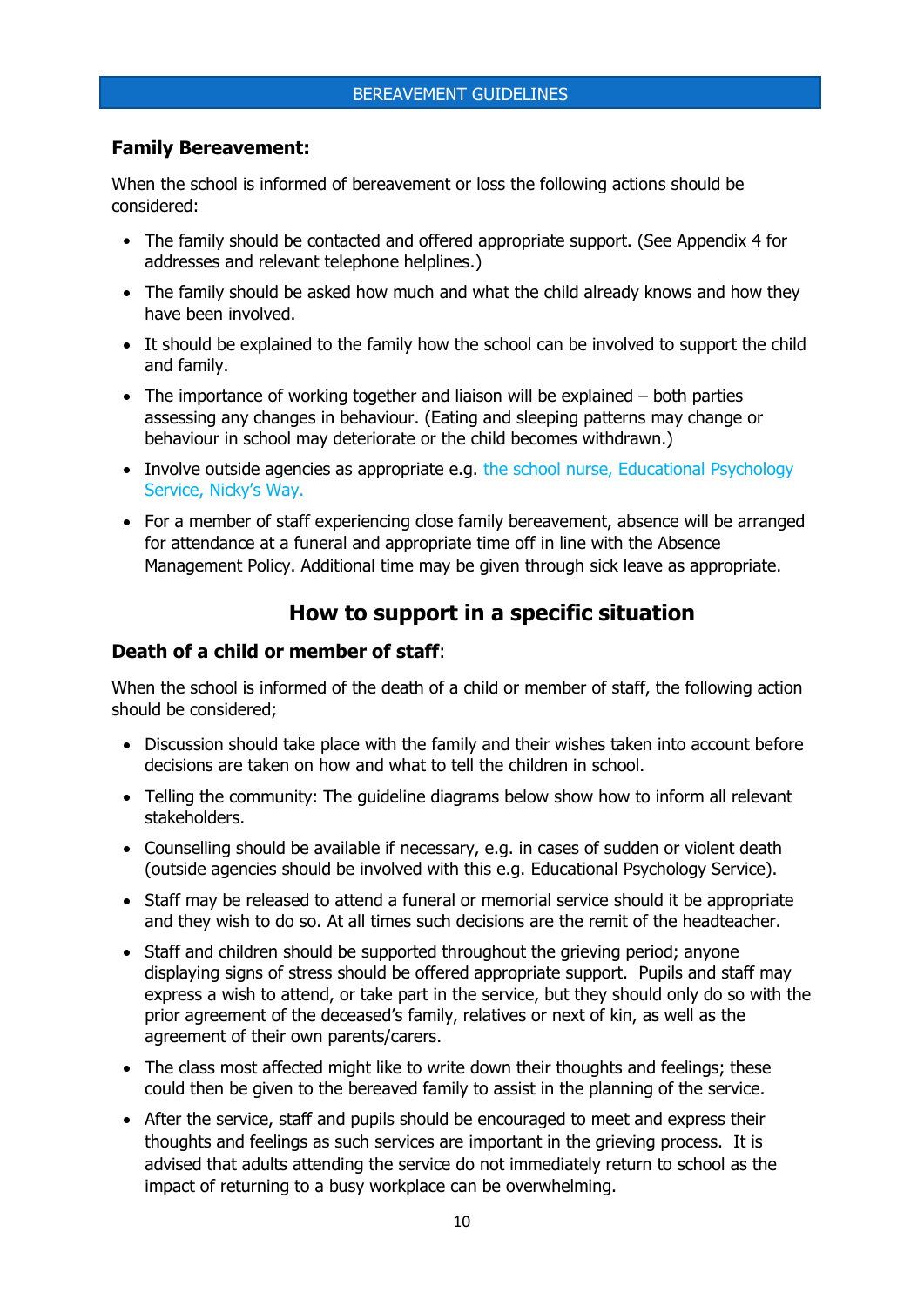## **Terminally Ill Pupils/Staff**:

- In the event of a child or member of staff becoming terminally ill, their wishes and those of their parents/guardians/next-of-kin should always be respected.
- Should the child wish to attend school, the class teacher may need to inform the class of the child's condition.
- Occasionally, the child may wish to talk to their fellow classmates about their predicament themselves. Honesty about death and dying may be the best line of approach. Sometimes there is just no other way.

## **Return to School**:

- For the bereaved child or member of staff, returning to school may be traumatic.
- Where there has been a close family bereavement, in most cases everyone (teaching, support staff, volunteers if appropriate and pupils) should be made aware of the situation before the pupil returns (providing the parents/guardians of the bereaved pupil agree).
- Staff should show appropriate compassion and allow expression to those suffering grief.
- Teachers should try to foster an environment that is compassionate yet disciplined.
- Family life at this traumatic time, can be particularly distressing, routines upset, relationships strained, the future uncertain. For this reason, school routines should be kept as normal as possible in order to provide a respite.
- Staff should be aware of anniversaries as this can spark a revival of feelings of bereavement.
- Staff might keep an eye on those particularly affected by the death of a close associate.

## **Talking to the Bereaved Pupil**:

- Try to be available to listen and support if possible, arrange a one-to-one session with the nurture/wellbeing lead (or Family Support Worker if the school has one) or appropriate adult, as soon as possible after the pupil returns to school.
- Be calm and show them that you are listening and understanding by occasionally repeating what they have said and by acknowledging their emotions.
- If people feel like crying they should cry crying is not a sign of weakness, but often a sign of deep feeling.
- Beware of using platitudes e.g. "I know how you feel", (people may feel offended that you presume to know how they feel).

## **Do**

- Let the child know that you genuinely care.
- Make time to be available and listen.
- Accept all that the child is saying.
- Allow them to express their feelings their way.
- Let them know their feelings are normal.
- Let them know that it is OK to cry.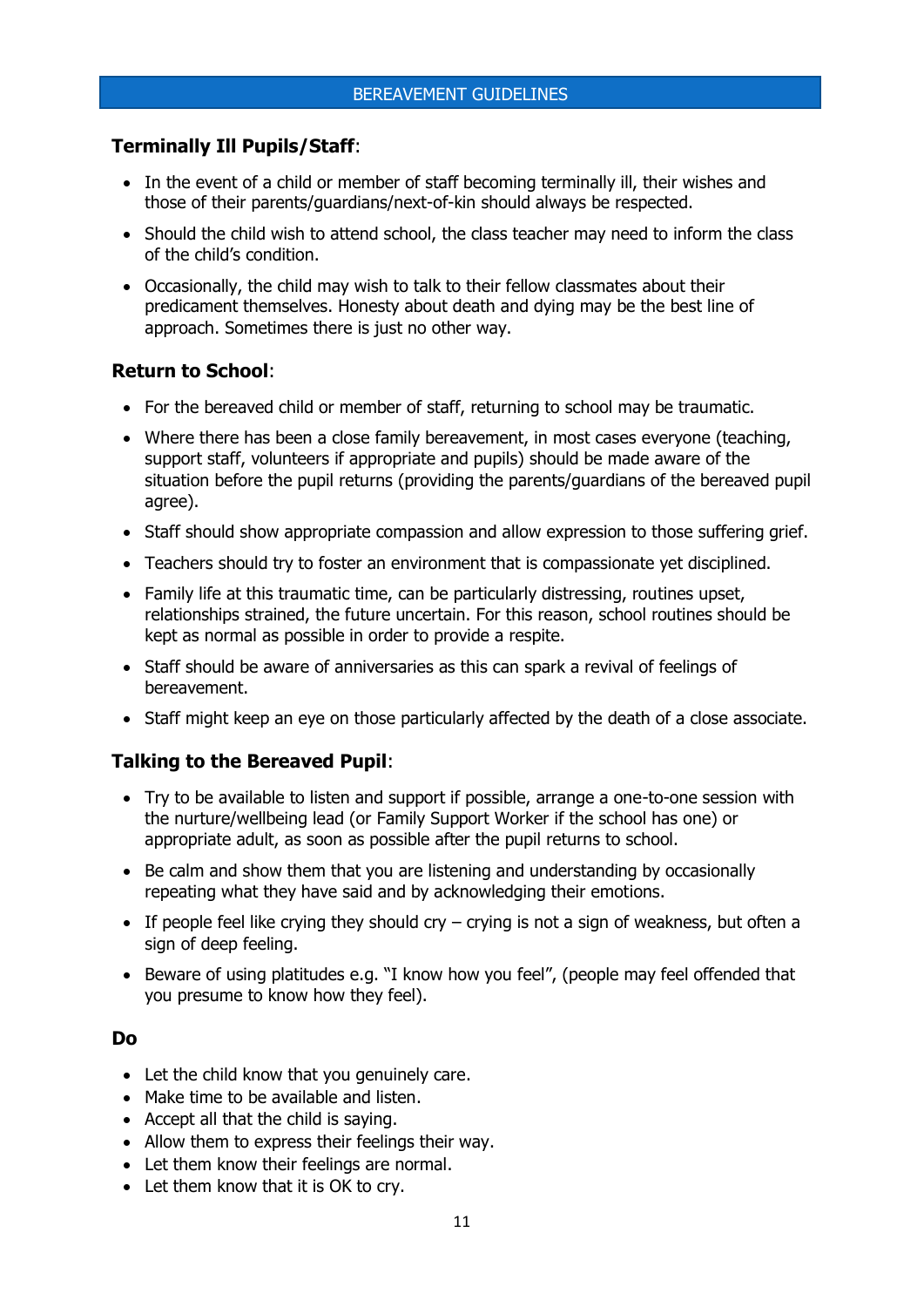- Talk honestly and share your feelings.
- Be honest.
- Make eye contact.
- Have appropriate physical contact.
- Let them know that it is not their fault.
- Be aware of the home situation.

## **Don't**

- Stop the child talking.
- Tell them how they should or should not feel.
- Avoid contact.
- Change the subject.
- Deny your pain and feelings.
- Point out things for which they should be grateful.
- Be frightened of sharing your own feelings.

## **General Advice**

- Have age appropriate books about death in all classes as a matter of course, not just after a death and during bereavement, so that pupils begin to know and understand the vocabulary of death, e.g. 'Badger's Parting Gifts'. (Include the reading of an age appropriate book about death into the start of year schedule so this resource is familiar to the children.) These help pupils articulate their fears and distress when the time comes.
- Learning about dying and death should be an ordinary part of the curriculum (Religious Education, particularly at Easter).
- Having in the classroom pots of plants that live and die is a way of beginning to talk about the life cycle.
- Schools may need information and advice on the various death traditions and customs of faiths other than Christian. Inadvertent insensitivity or ignorance can cause great offence and add to a family's grief. (Some SACREs have issued valuable advice and the Diocese can advise on this).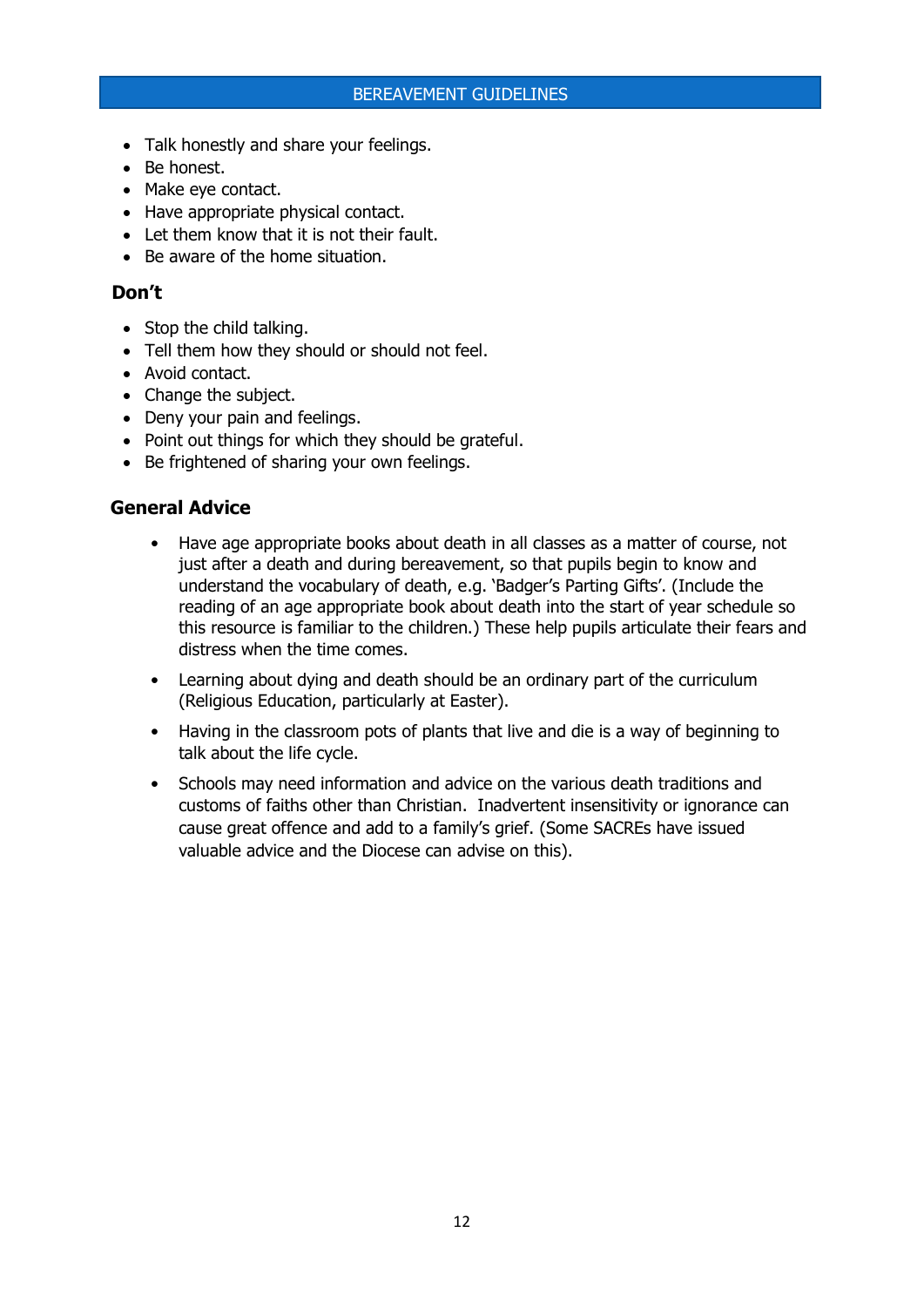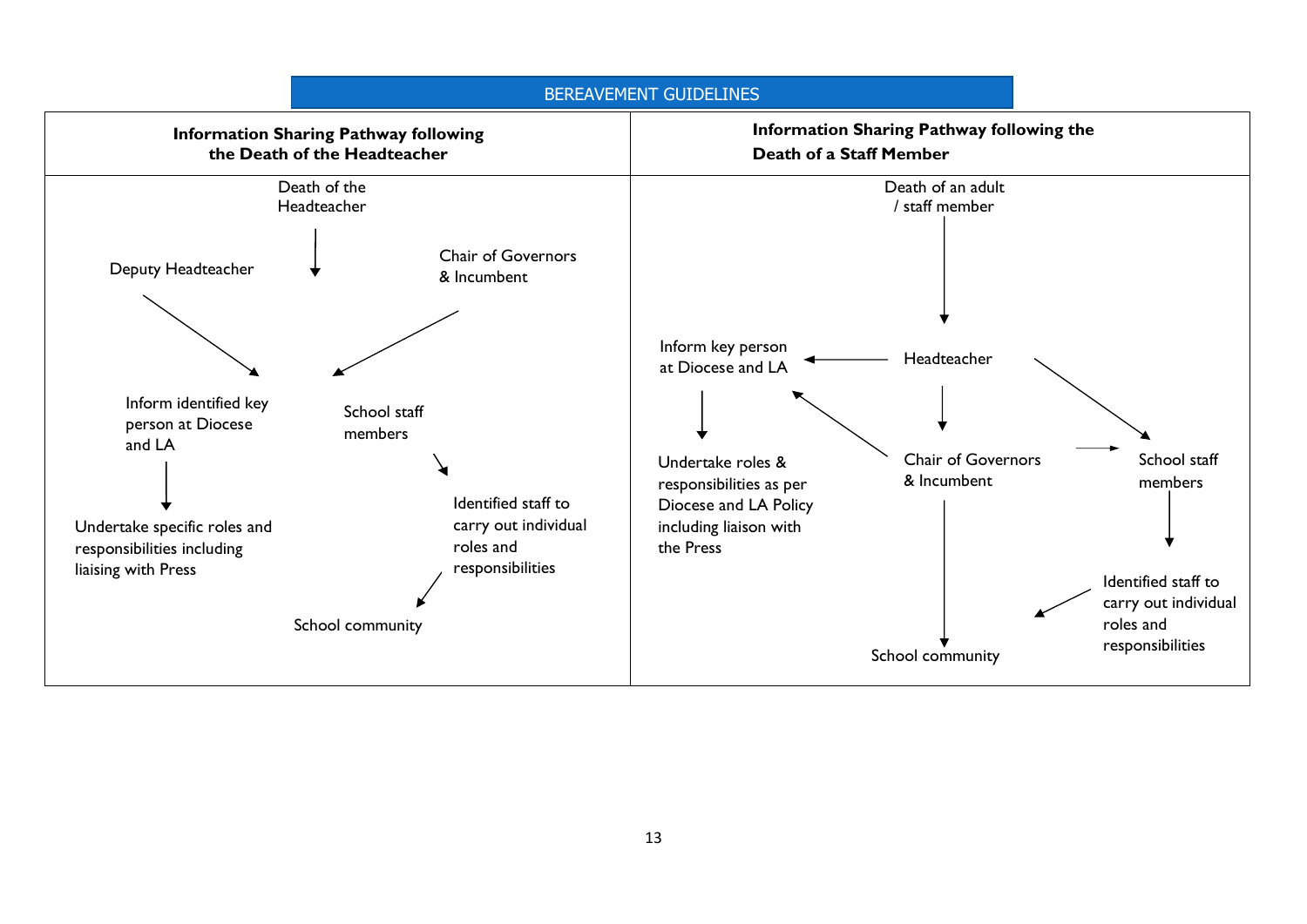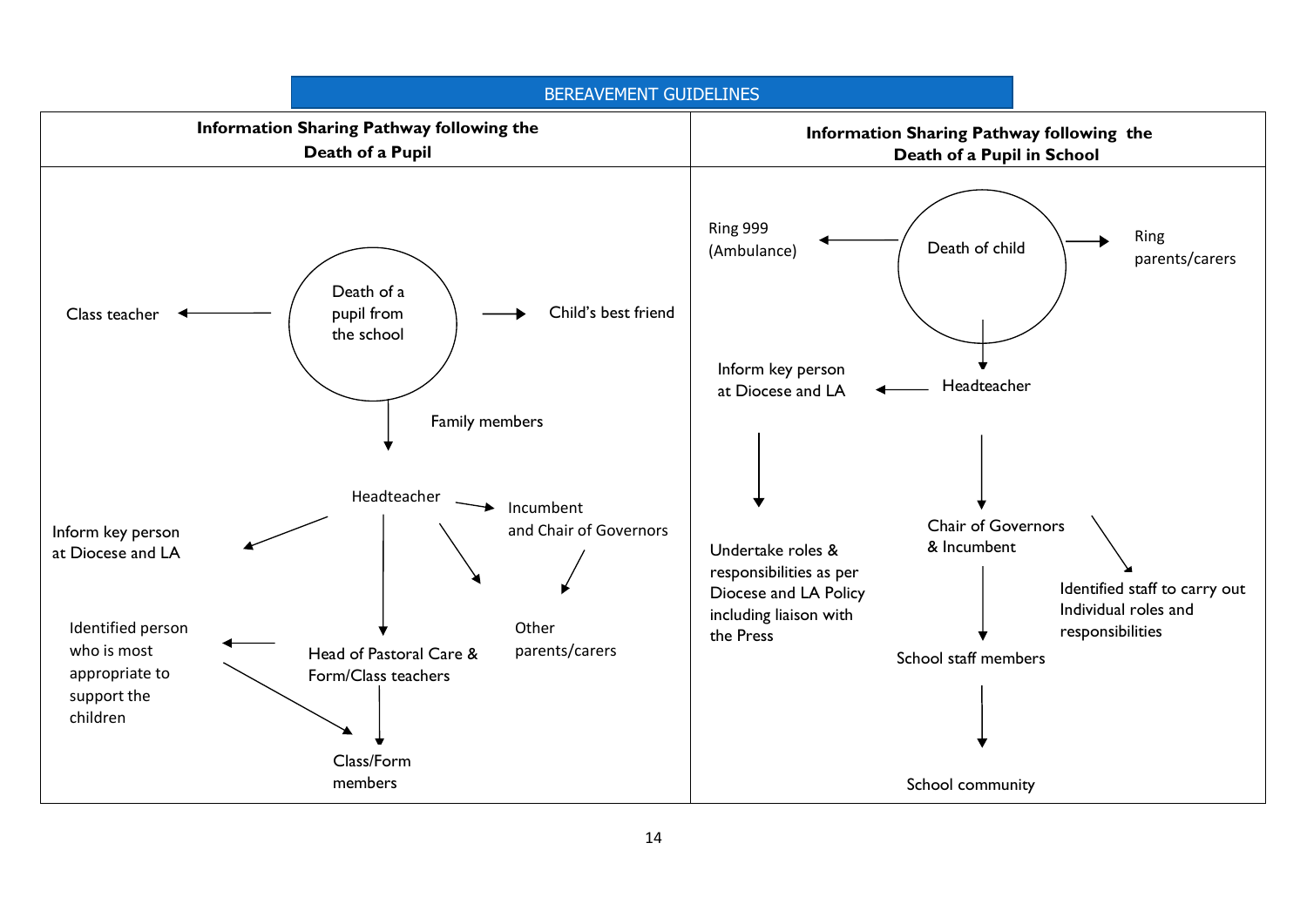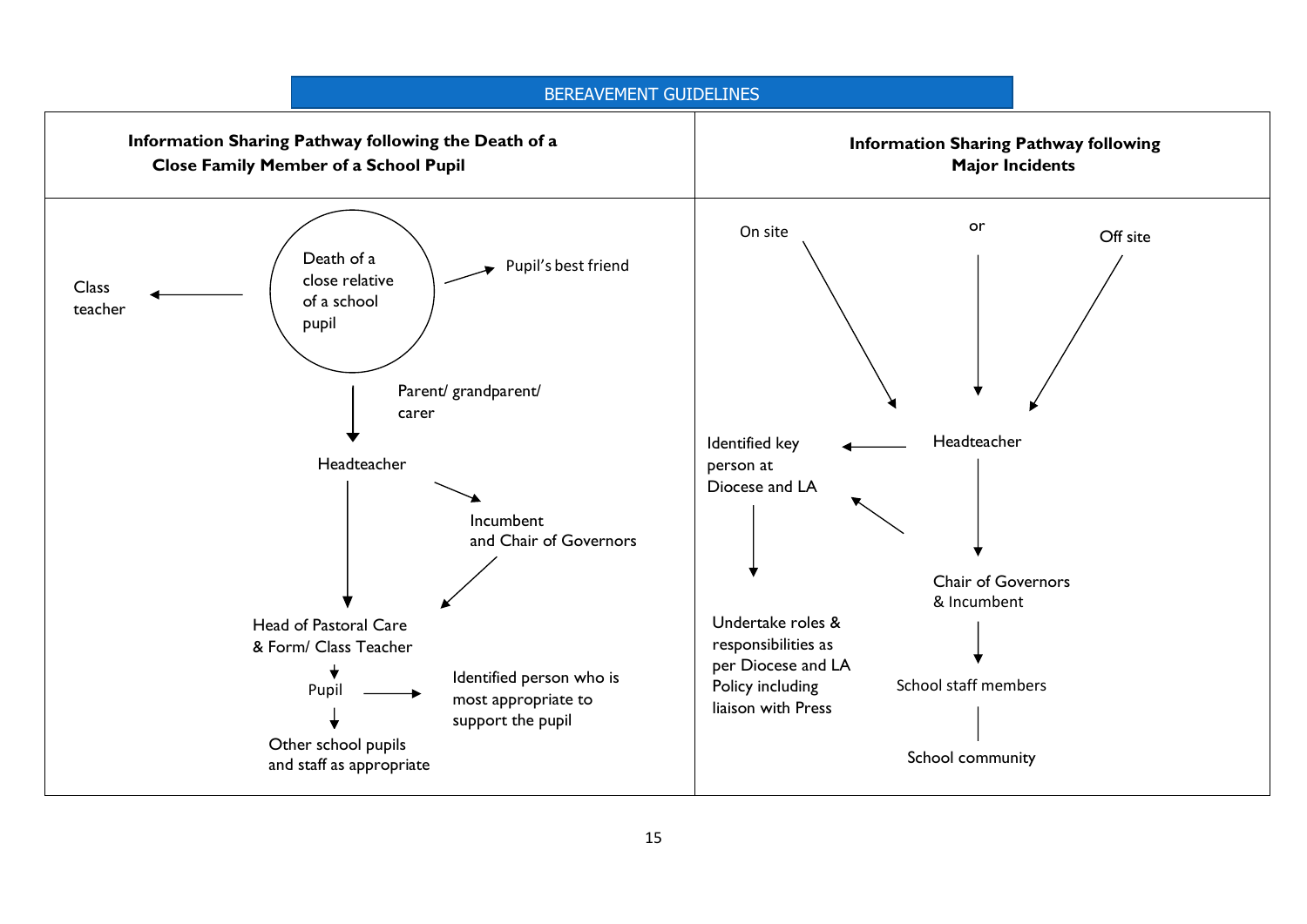## **Appendix 1**

## **Ways of Remembering**

- **Art work.**
- **Draw pictures of the loved one.**
- **Write a letter to the person who has died, (What I would say to. . . ).**
- **Write a poem for the person who has died.**
- **Make a Memory Box (possibly using Winston's resources).**
- **Write memories of the person who has died.**
- **Create memories to send to the bereaved pupil / family, i.e. for a pupil whose father has died, the father might have been a keen cricketer and the other children could write messages on cricket balls for that pupil.**
- **Have a place where people can respond both as individuals and collectively, e.g. a Book of Remembrance or a space in the school where people can come and light a candle.**
- **Name a Cup after the person who has died and present it to the winners of a termly / annual competition of the person's favourite game.**
- **Hold a 'Bank Holiday' to mark the birthday of the person who has died. On that day in school, instead of the normal school timetable, do the things that the person who has died particularly liked to do.**
- **Have fundraising efforts / a collection in memory of the person who has died, e.g. for the hospital that cared for the person who has died / the charity that gave so much to the person who has died.**
- **Write prayers.**
- **Use Circle Time to say or read prayers.**
- **Hold a Celebration / Service of Remembrance of the life of the person who has died. This can include the pupils and staff being part of the readings, sharing their prayers and memories and choosing the favourite hymns of the person who has died.**
- **Produce a Memory Booklet to support the Celebration Service / Service of Remembrance. The booklet could be written in the favourite colours of the person who has died.**
- **Frame some of the school's photographs of the life of the person who has died and displaying them around the school.**
- **Create some form of visual memorial for the person who has died, e.g. a bench, sculpture, water fountain, pebbles of words display, etc.**
- **Plant a tree for the person who has died.**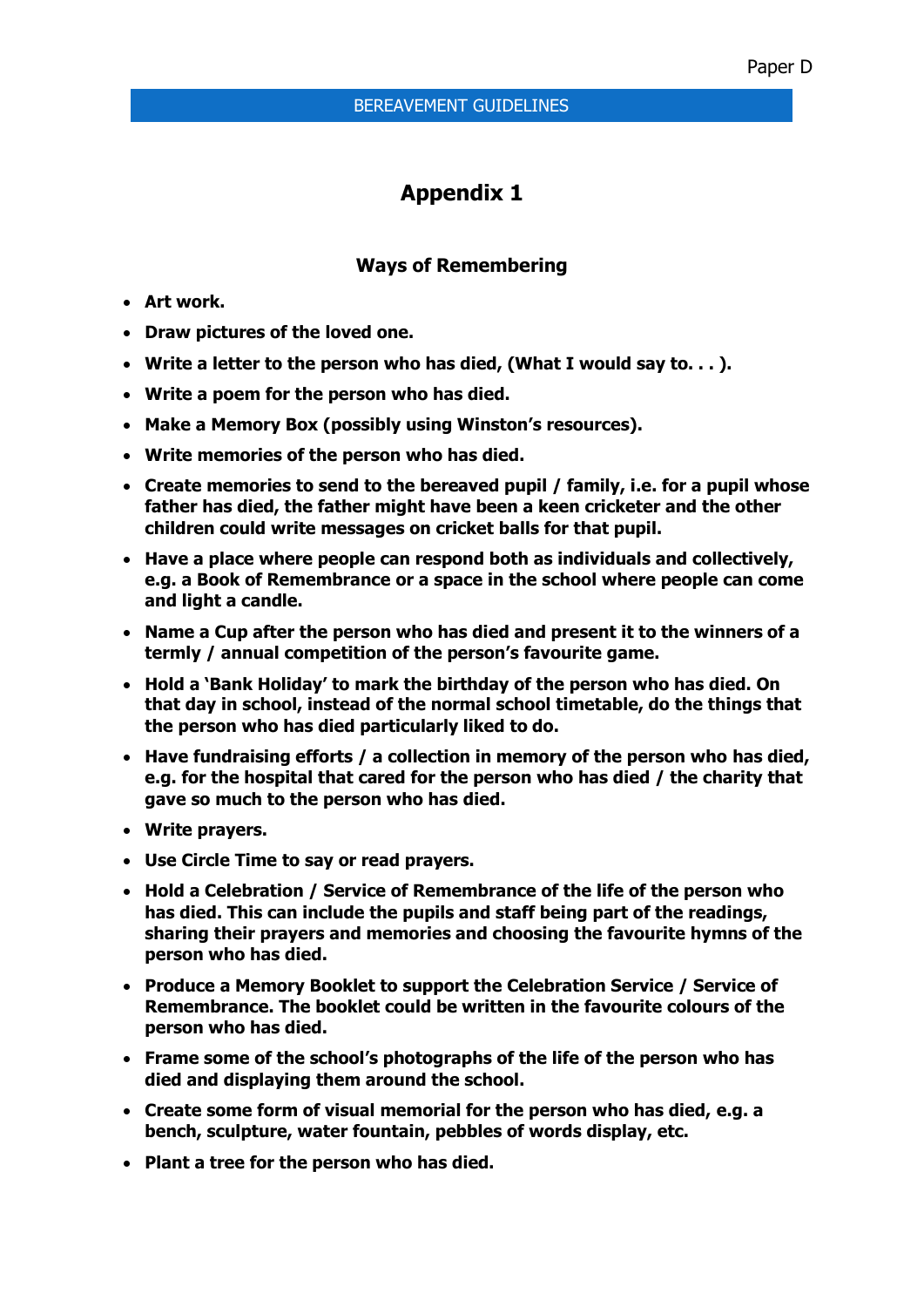## **Appendix 2**

## **Suggested templates for letter to parents**

Before sending a letter home to parents about the death of a pupil, permission must be gained from the child's parents.

The contents of the letter and the distribution list must be agreed by the parents and school.

### **Sample letter on death of a pupil:**

Dear Parents

Your child's class teacher/form tutor/had the sad task of informing the children of the death of <Name>, a pupil in <Year>.

<Name> died from cancer. As you may be aware, many children who have cancer get better but sadly he/she had been ill for a long time and died peacefully at home yesterday.

He/She was a very popular member of the class and will be missed by everyone who knew him/her.

When someone dies it is normal for their friends and family to experience lots of different feelings like sadness, anger and confusion. The children have been told that their teachers are willing to try to answer their questions at school but if there is anything more that you or your child needs to know, please do not hesitate to ring the school office and we would be more than happy to help you.

We will be arranging a memorial service in the school in the next few months as a means of celebrating <Name..'s> life.

Yours sincerely <Name> Headteacher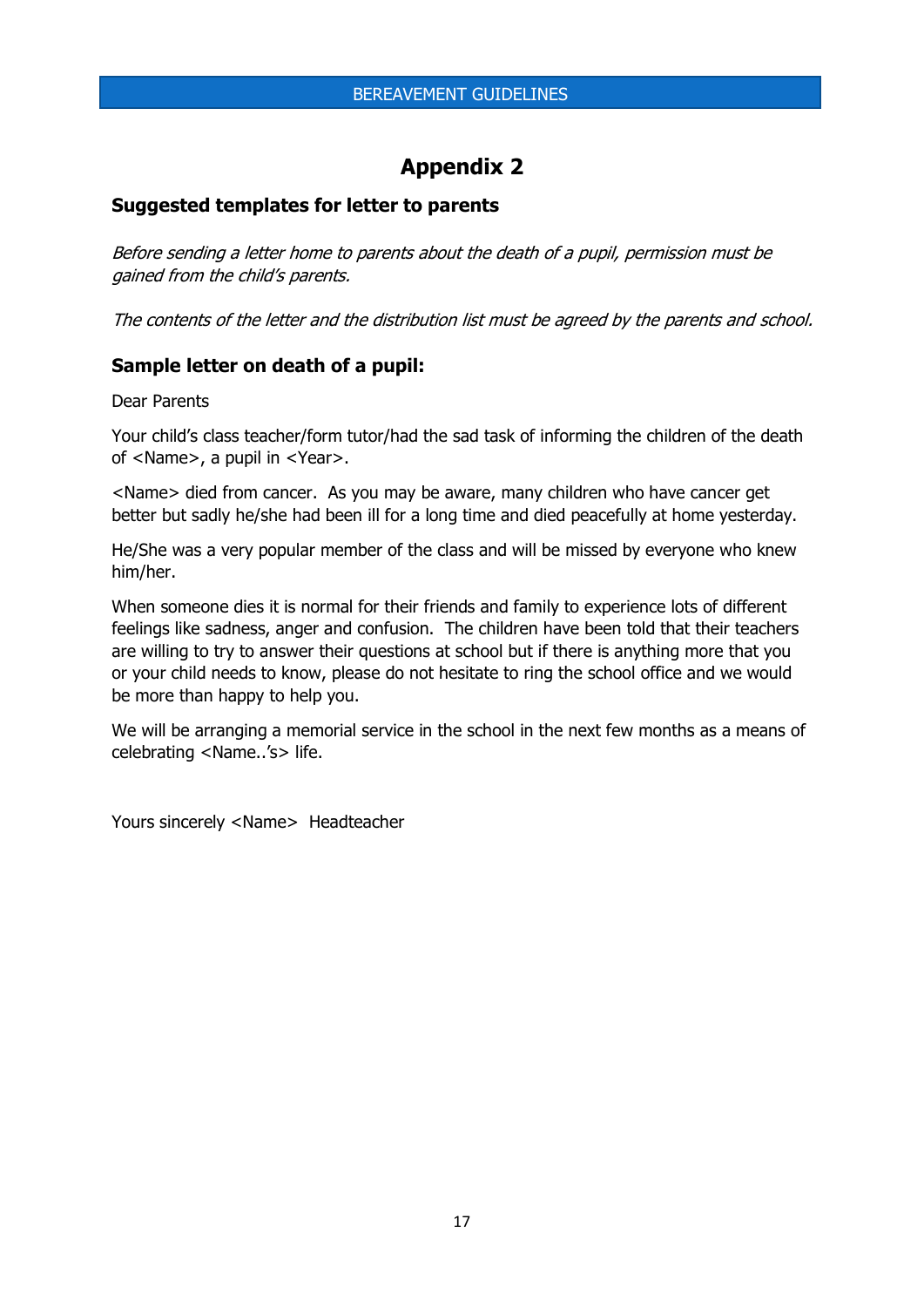## **Sample letter to bereaved parents**

#### Dear

We are so very sorry to hear of Toby's death. There are no words to express the sadness of losing a child and we can only begin to imagine the anguish you must be going through.

Clearly, as a school community, we will miss him very much and we are doing our best to offer comfort and support to his friends and classmates. He was a much loved member of our school family.

If we can do anything to help as you plan Toby's funeral service or other memorial opportunities, please let us know. In time, we will also ensure that anything of Toby's that remains in school is returned to you, including photographs we may have on the school system.

Be assured that you are in our thoughts at this very sad time and do not hesitate to contact us if we can be of support in any way.

With sympathy,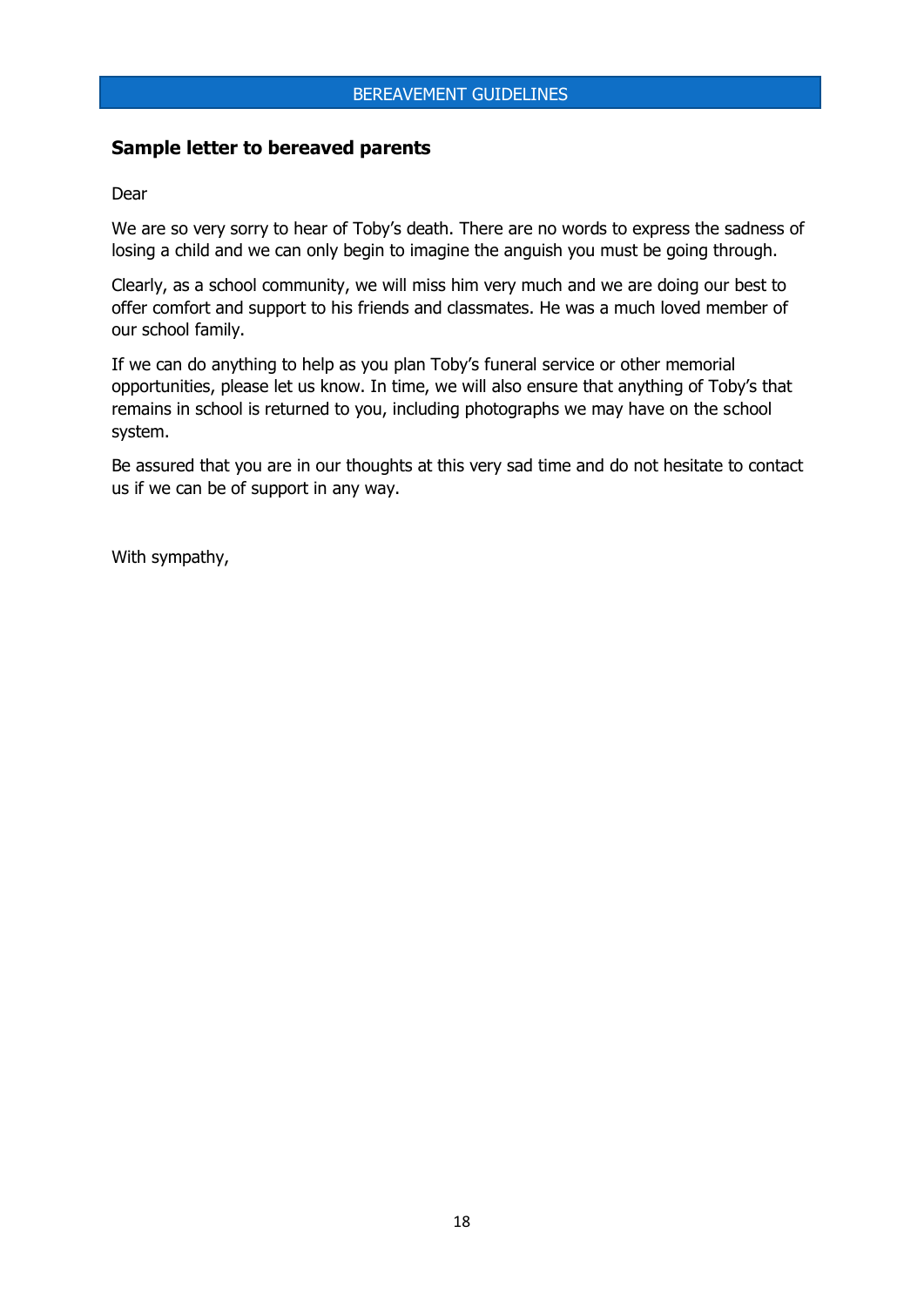## **Sample letter to parents on death of a staff member**

#### Dear parents

I am sorry to have to tell you that a much-loved member of our staff [name] has died. The children were told today and many will have been quite distressed at the news.

No-one wants to see children sad, but we are very aware that factual information and emotional support are the best means of helping children deal with bereavement.

I am sure there will be many parents who are also saddened by the news. Children respond in different ways so may dip in and out of sadness, and questions, whilst alternately playing or participating in their usual activities. This is normal and healthy.

You may find your child has questions to ask which we will answer in an age appropriate way in school, but if you feel you would like more support and advice yourself, please do not hesitate to contact the school office. You may also find some very useful advice and resources online at [www.childbereavement.org.uk](http://www.childbereavement.org.uk/)

We will share details of the funeral as soon as they are known. (Children who wish to attend will be welcome to do so, though it will not be compulsory.) Staff from the school will be attending to pay their respects to a much loved colleague. I am sorry to be the bearer of sad news, but I appreciate an occurrence like this impacts the whole school community.

I am so grateful for the thriving partnership we have with parents and trust that we, together, will be able to guide and support the children through what may be, for many, a new experience in their lives.

Yours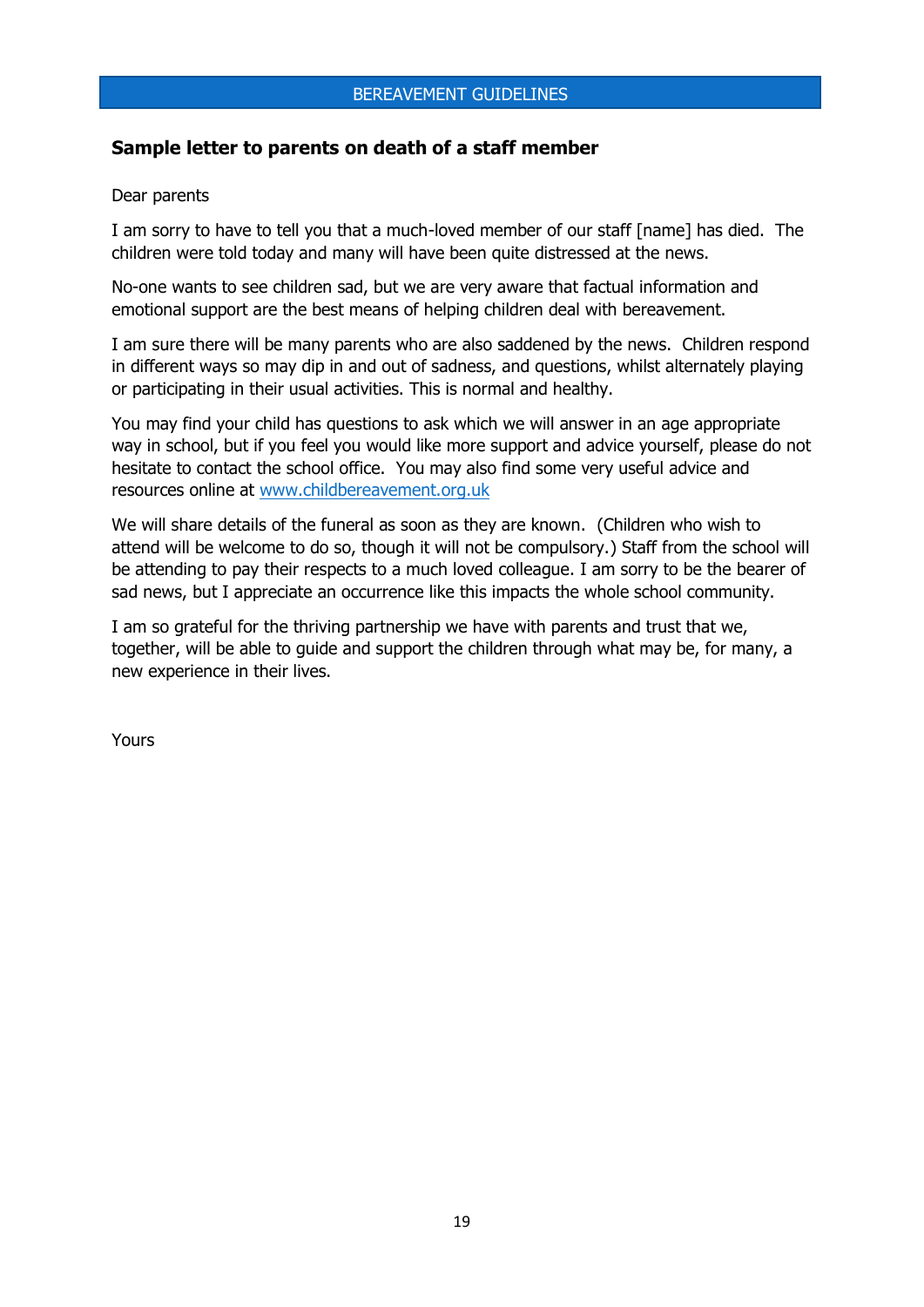## **Appendix 3**

## **Developmental Cognitive Stages of Mourning**

## **Infancy (to Age 2)**

Children do not have the cognitive capacity to make sense of loss.

## **Preschool (Age 2-4)**

Loss is seen to be temporary and reversible.

**Egocentric.** Believe world centres around them. Lack cognitive understanding of death and related concepts. Limited language skills.

**Concept of Death.** Death seen as reversible, as abandonment, not permanent. Common statements: 'Did you know my mum died? When will she be home?'

**Grief Response.** Intensive response but brief. Very present orientated. Most aware of changes in pattern of care. Asking questions repeatedly.

**Signs of Distress.** Regression: changes in eating and sleeping patterns, bed wetting, general irritability and confusion.

**Possible Interventions.** Short, honest answers, frequent repetition, lots of reassurance and nurturing. Consistent routine. Play is an outlet for grief.

## **Early Childhood (Age 4-7)**

Loss is seen to be temporary and reversible. Children sometimes attribute non-casual events to loss.

**Gaining a Sense of Autonomy.** Exploring the world outside of self. Gaining language. Fantasy wishing and thinking. Initiative phase seeing self as the initiator. Concerns of guilt.

**Concept of Death.** Death seen as reversible. Personification of death. Feeling of responsibility because of wishes and thoughts. Common statements: "It's my fault. I was mad and wished she'd die."

**Grief Response.** More verbalisation. Great concern with process. How? Why? Repetitive questioning. May act as though nothing has happened. General distress and confusion.

**Signs of Distress.** Regression: nightmares, sleeping and eating disturbed. Possible violent play. Attempts to take on role of person who died.

**Positive Interventions.** Symbolic play using drawings and stories. Allow and encourage expression of energy and feeling through physical outlets. Talk about it.

## **Middle Years (Age 7-11)**

Beginning to see loss as final and universal.

**Concrete Thinking.** Self-confidence develops. Beginning of socialisation. Development of cognitive ability. Beginning of logical thinking.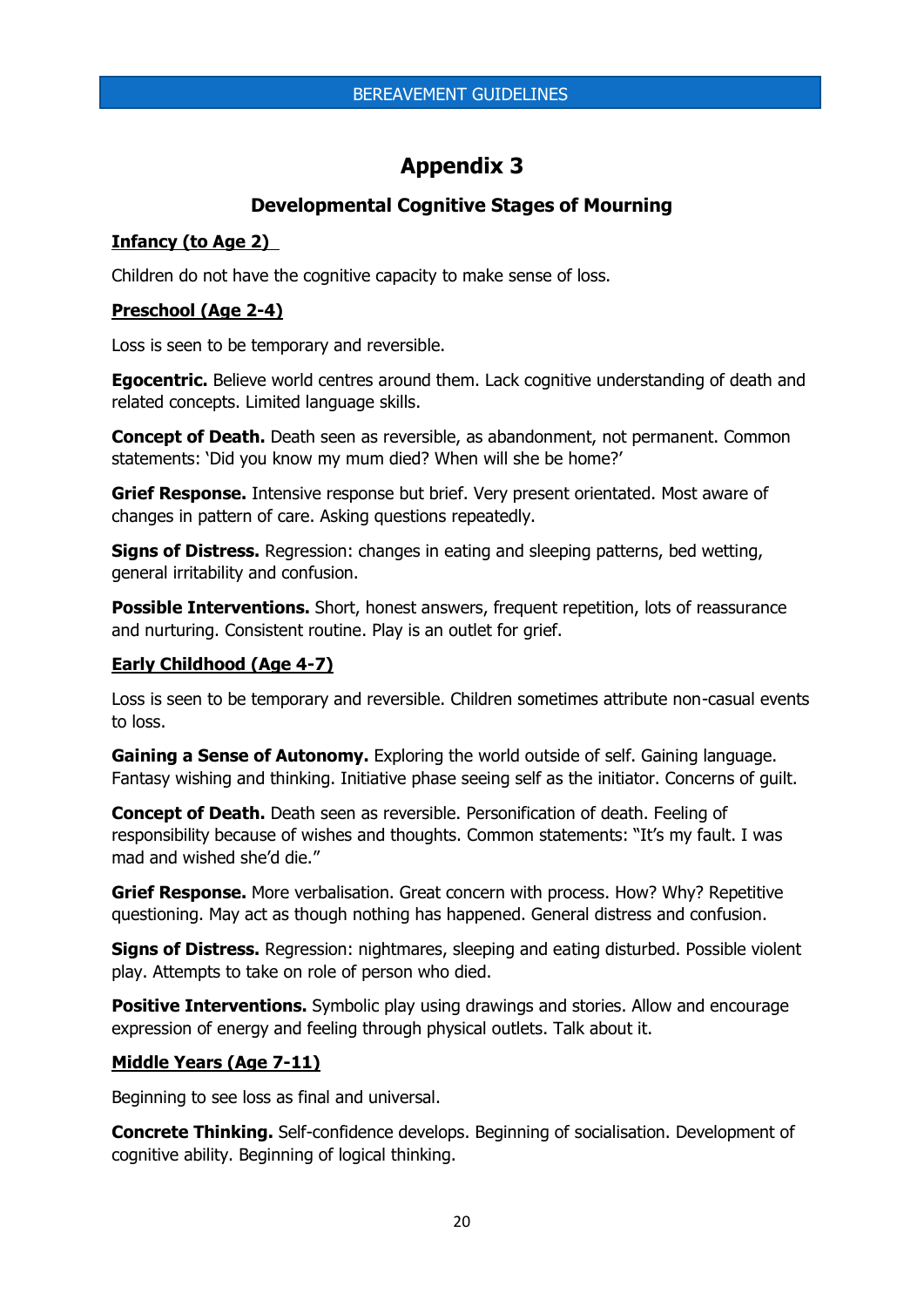**Concept of Death.** Death seen as punishment. Fear of bodily harm and mutilation. This is a difficult transition period, still wanting to see death as reversible but beginning to see it as final.

**Grief Response.** Specific questions. Desire for complete detail. Concerned with how others are responding. What is the right way to respond? Starting to have ability to mourn and understand mourning.

**Signs of Distress.** Regression: school problems, withdrawal from friends. Acting out. Sleeping and eating disturbed. Overwhelming concern with body. Death thoughts (desire to join one who died). Role confusion.

**Possible Interventions.** Answer questions. Encourage expression of range of feelings. Explain options and allow for choices. Be available but allow alone time. Allow for physical outlets. Listen and allow for talk about death.

#### **Preadolescent (Age 11-13)**

Attempting to understand the biological and emotional processes with loss and death.

Formal operational problem solving. Abstract thinking. Integration of one's own personality.

**Concept of Death.** A more 'adult' approach. Ability to abstract. Beginning to conceptualise death. Work at making sense of teachings.

**Grief Response.** Extreme sadness. Denial. Regression. More often willing to talk to people outside of family and peer support. Risk taking. Traditional mourning.

**Signs of Distress.** Depression. Anger often towards parents. Suicidal thoughts. Noncompliance. Rejection of former teaching. Role confusion. Acting out.

**Possible Interventions.** Encourage verbalisation. Allow for choices. Encourage selfmotivation. Listen. Be available. Do not attempt to take grief away.

**Adolescent (Age 13-15).** Attempting to integrate loss into emotional life and philosophical frameworks.

As above.

**Adolescent (Age 15-18).** Increasing independence in transition to adulthood may distance adolescents from their family support network.

As above.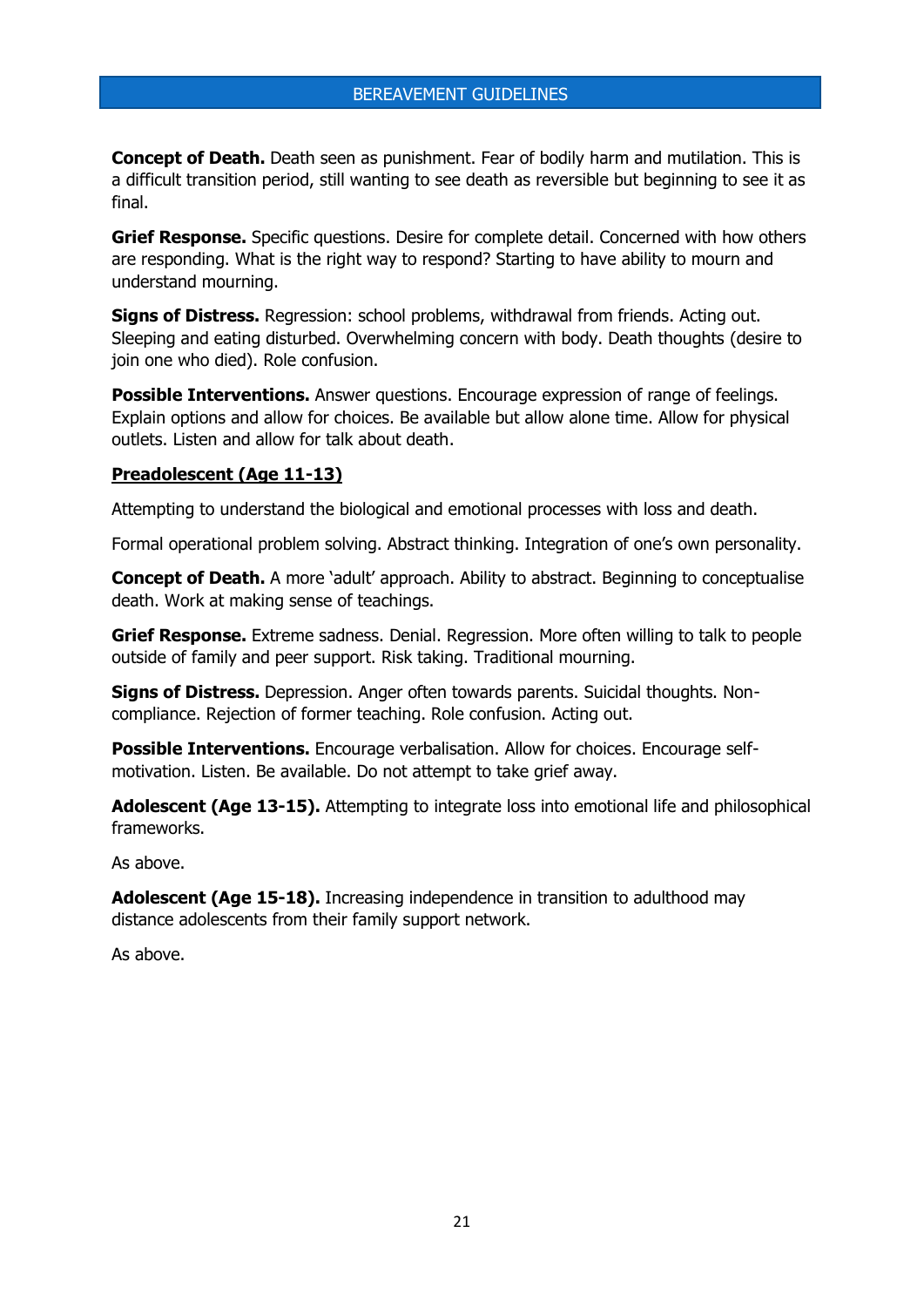## **Appendix 4**

**Useful Websites** for dealing with loss and bereavement in the school community:

[www.winstonswish.org.uk](http://www.winstonswish.org.uk/)

[childbereavementuk.org/](https://childbereavementuk.org/)

[www.mind.org.uk/](https://www.mind.org.uk/)

#### **Useful telephone numbers and addresses**:

Winston's Wish Family Line - 08088 020 021 – national helpline offering guidance, information and support to anyone caring for a bereaved child, including professionals and family members

Also offer support for schools: [https://www.winstonswish.org/supporting-you/support-for](https://www.winstonswish.org/supporting-you/support-for-schools/)[schools/](https://www.winstonswish.org/supporting-you/support-for-schools/)

Childhood Bereavement UK - 0800 02 888 40 – national helpline providing confidential support, information and guidance to families and professionals throughout the UK

Child Bereavement Network - 020 7843 6309 – a network of child bereavement services

CRUSE Bereavement Care - 0808 808 1677 / [www.cruse.org.uk/](https://www.cruse.org.uk/)

#### **Local Support**

In the diocese of St Edmundsbury and Ipswich – Office for support and bereavement box – 01473 298570

Nicky's Way (Western part of Suffolk) - 01284 766133

#### **Books dealing with death and loss**

**The diocese has a bereavement box containing approximately 20 books all available to you to borrow any time (see Appendix 5 below).** 

#### **Other titles to consider buying:**

Where Are You? A Child's Book About Loss by Laura Olivieri

Beyond the Rough Rock - Supporting a Child who has been Bereaved through Suicide - Julie Stokes, Diana Crossley

Beyond the Rough Rock: Supporting a Child Who Has Been Bereaved Through Suicide Paperback by Di Stubbs and Julie Stokes

I Miss You: A First Look at Death by Pat Thomas

The Memory Box: A Book About Grief by Joanna Rowland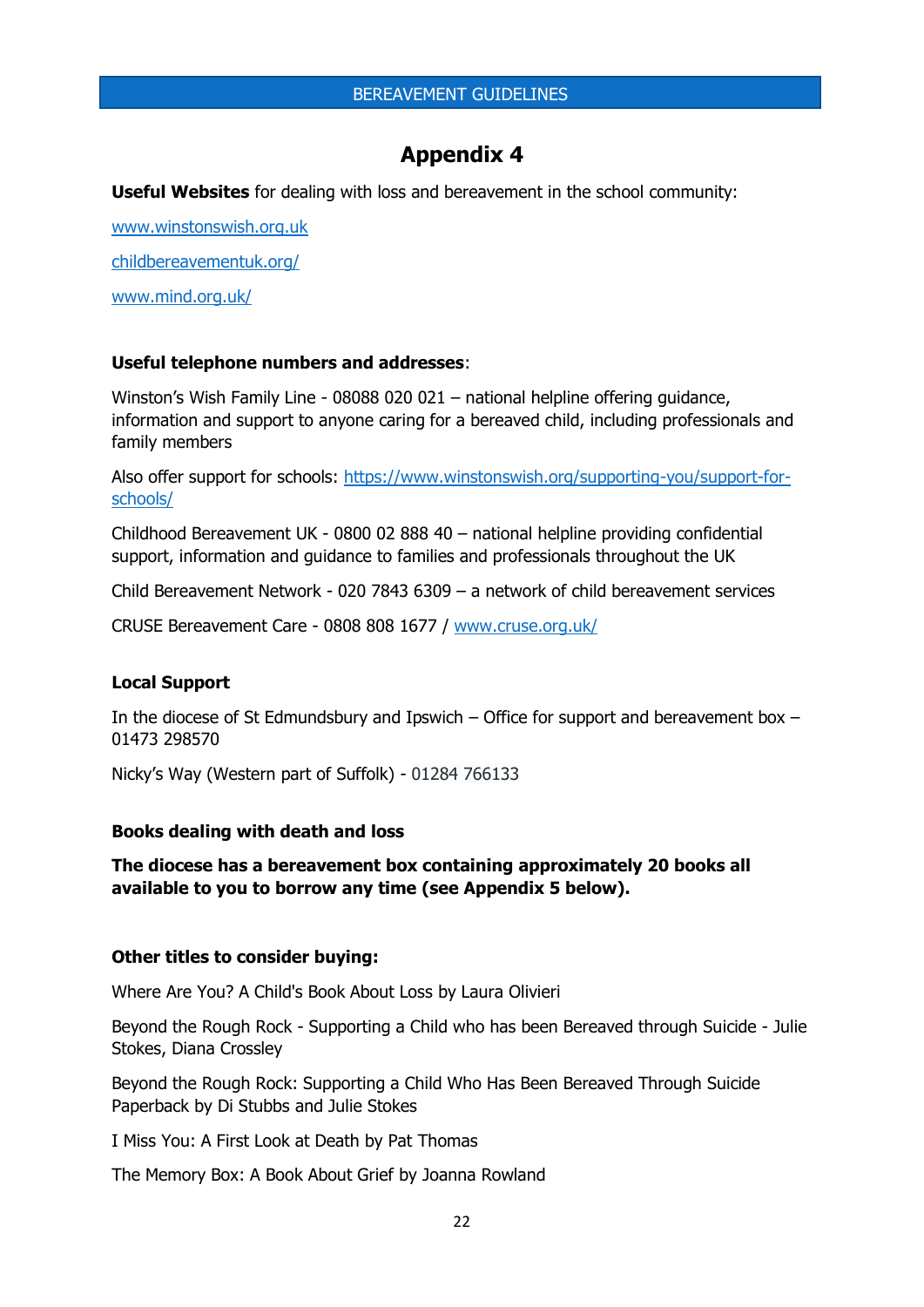## **Appendix 5**

## **Books available in the Diocesan Bereavement Pack**

### **Contents**

Always and Forever – Debi Gliori and Alan Durant

Are You Sad, Little Bear? A book about learning to say goodbye – Rachel Rivett

A Taste of Blackberries – Doris Buchanan Smith

Badger's Parting Gifts – Susan Varley

Children and Bereavement – Wendy Duffy

Dear Grandpa – Chris Lawson

Emma says goodbye – Carolyn Nystrom

Exploring the journey of life and death – Joyce Mackley (ed)

Josh: coming to terms with the death of a friend – Stephanie Jeffs and Jacqui Thomas

Journeying through Bereavement in Schools – Ian Terry

The Little Book of Bereavement for Schools – Ian Gilbert

Michael Rosen's Sad Book – Michael Rosen

Missing Mummy: a book about bereavement – Rebecca Cobb

Muddles, Puddles and Sunshine: your activity book to help when someone has died – Diana **Crossley** 

Rabbityness – Jo Empson

Remembering – Dianne Leutner

Rosie: coming to terms with the death of a sibling – Stephanie Jeffs and Jacqui Thomas

Talking with Children and Young People about Death and Dying – Mary Turner

Thinking of Heaven: prayers for the sad goodbye – Sophie Piper

Water Bugs and Dragonflies: explaining death to young children – Doris Stickney (+ Looking up edition)

When Someone Very Special Dies: children can learn to cope with grief – Marge Heegaard

Where did Grandad go? – Catherine House & Honor Ayers

Where's my Mum now? Children's perspectives on helps and hindrances to their grief – Brian **Cranwell** 

Will I Live Forever? - Carolyn Nystrom

THREE books are of particular help to members of Staff:

- The little book of Bereavement
- Where's my Mum now?
- Children and Bereavement

in fact if you only have time to read one book the first listed is an excellent start.